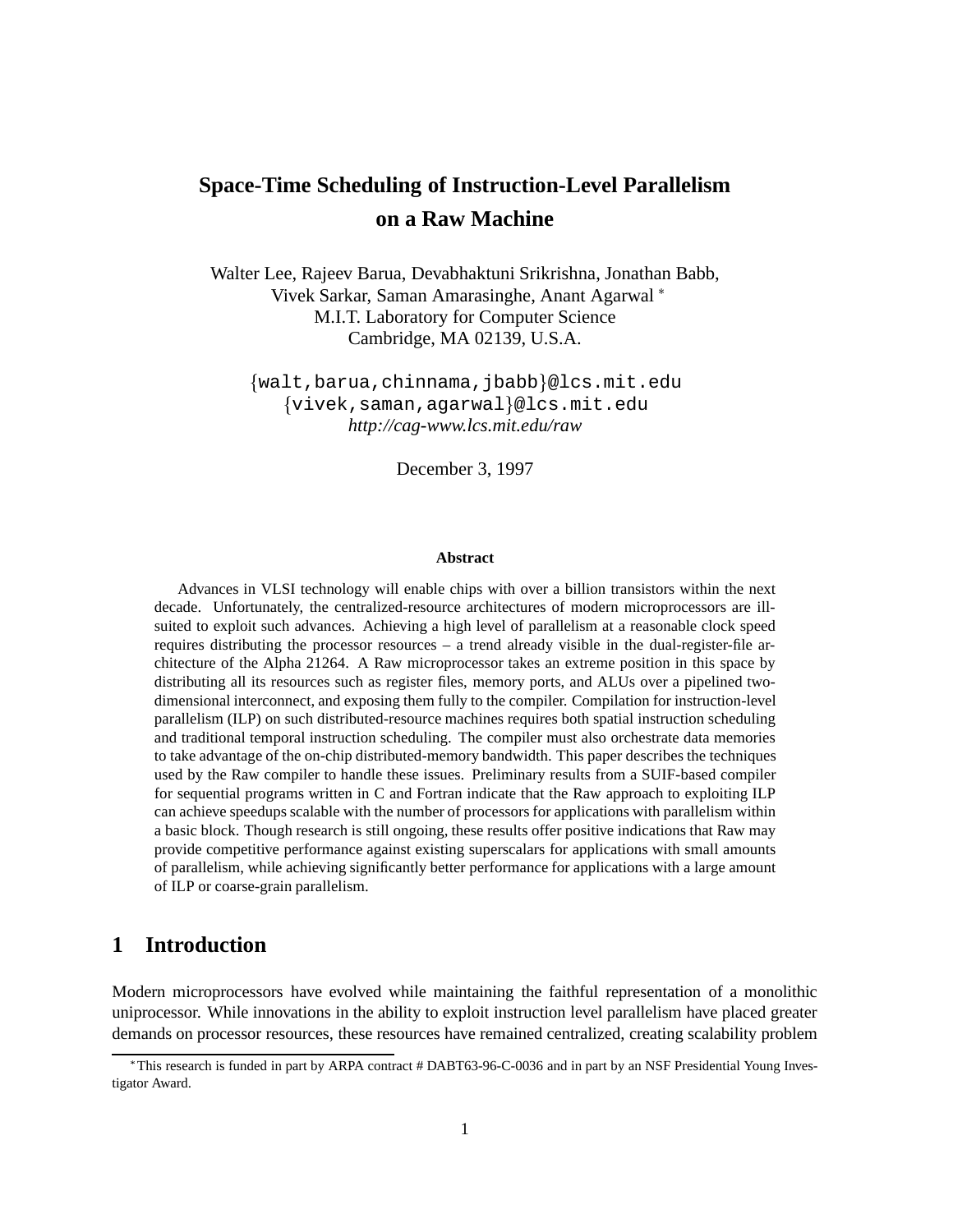at every design point in a machine. As processor designers continue in their pursuit of an architecture that can exploit more parallelism and thus requires even more resources, the cracks in the view of a monolithic underlying processor can no longer be concealed.

An early visible effect of the scalability problem in commercial architectures is apparent in the internal organization of the Alpha 21264 [6] [7], which duplicates its register file to provide the requisite number of ports at a reasonable clock speed. A cluster is formed by organizing half of the functional units and half of the cache ports around each register file. Communication within a cluster occurs at normal speed, but it takes an extra cycle to propagate a value from one cluster to either the register file or the bypass logic of the remote cluster.

As the amount of on-chip processor resources continues to increase, the pressure toward this type of non-uniform spatial structure will continue to mount. Inevitably, from such hierarchy, resource accesses will have non-uniform latencies. In particular, register or memory access by a functional unit will have a gradation of access time. This fundamental change in processor model will necessitate a corresponding change in compiler technology. *Instruction scheduling becomes a spatial problem as well as a temporal problem.*

The Raw machine [15] is a scalable microprocessor architecture with non-uniform register access latencies (NURA). As such, its compilation problem is similar to that which will be encountered by extrapolations of existing architectures. In this paper, we describe the compilation techniques used to exploit ILP on the Raw machine, a NURA machine composed of fully replicated processing units connected via a mostly static programmable network. The fully exposed hardware allows the Raw compiler to precisely orchestrate computation and communication in order to exploit ILP within basic blocks. The compiler handles the orchestration by performing spatial and temporal instruction scheduling, and data partitioning using a distributed on-chip memory model. It provides parallel memory access at a fine granularity, fast support for memory references that are statically analyzable, and a fallback mechanism for dynamic references. We show that the Raw compiler can extract both regular and irregular parallelism from sequential instruction streams, thereby achieving good performance for a large class of applications.

The rest of the paper is organized as follows. Section 2 introduces the concept of a NURA machine, relates the Raw machine with modern processors through this concept, and illustrates its compilation issues. Section 3 describes RAWCC , a specific instance of a compiler for NURA machines. Section 4 examines the optimization problems encountered by compilers of the Raw machine or any NURA machine, and it describes the solutions employed by RAWCC . Section 5 describes the memory model used by Raw to handle distributed memory in a mostly static machine. Section 6 shows the performance of RAWCC . Section 7 presents future work, and Section 8 concludes. Appendix A gives a proof of how a mostly static machine can tolerate skews introduced by dynamic events without changing the behavior of the program.

### **2 Motivation**

This section motivates the Raw architecture and its compiler for exploiting ILP. We examine the scalability problem of modern processors, trace an architectural evolution that overcomes such problems, and show that the Raw architecture is at an advanced stage of such an evolution. We highlight non-uniform register access as an important feature in scalable machines, and we explain the issues concerned with compiling to such architectures.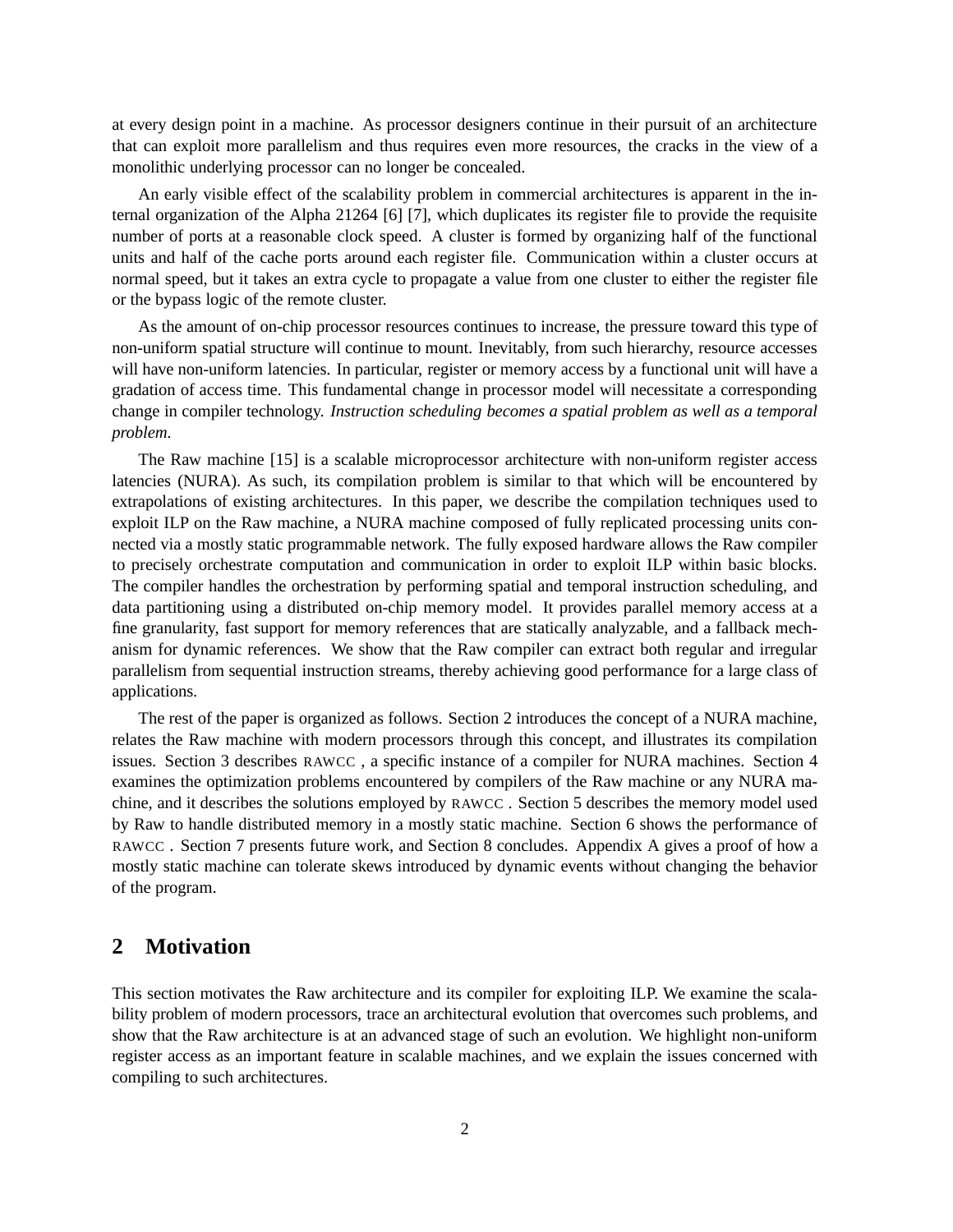**A problem with scalability** Modern processors are not designed to scale. Because superscalars require significant global hardware resources to support parallel instruction execution, architects for such machines face an uncomfortable dilemma. On the one hand, faster machines require more hardware resources such as register ports, caches, functional units, issue logic, instruction window, and renaming logic. On the other hand, the quadratic area complexity of some of these resources and the need to connect these resources with long global wires make it difficult for architects to add more while keeping the cycle time low. Like a superscalar, a VLIW suffers similar scalability problems, but to a lesser extent. It needs not implement hardware logic to discover ILP, but it still must contend with problems on issue bandwidth, multi-ported register files, caches, and wire delays.

**A logical solution: impose hierarchy** Up to now, microprocessors have maintained the faithful representation of a monolithic uniprocessor. As pressure from all sources demand computers to have more resources and be more powerful, this monolithic view will be difficult to maintain. A crack is already visible in the Alpha 21264. Its dual-ported cache and four functional units require eight read ports and six write ports from the register file. A single register file is unable to provide this many ports without incurring a large penalty in cycle time. Instead, the register file is duplicated, with each physical register file providing half the required ports. A cluster is formed by organizing two functional units and a cache port around each register file. Communication within a cluster occurs at normal speed, but it takes an extra cycle to propagate a value from one cluster to either the register file or the bypass logic of the remote cluster.

This example suggests a logical evolutionary path that resolves the scalability problem: impose a hierarchy on the organization of hardware resources. [13] To address the scalability of hardware resources, a processor can be composed from replicated processing units whose pipelines are coupled together at the register level so that they can exploit ILP cooperatively. Once processing units are replicated and distributed, a final scalability problem remains: the scalability of the interconnect. Initially, a bus or a full crossbar suffices to give acceptable performance. Eventually, as the number of components increases, a point to point network will be necessary to provide the required latency and bandwidth – a progression reminiscent of multiprocessor evolution.

**NURA machines** The result of the evolution toward scalability is a machine with a distributed register file interconnected via a scalable network. In the spirit of NUMA machines (Non-Uniform Memory Access), we call such machines *NURA machines* (Non-Uniform Register Access). Like a NUMA machine, a NURA machine connects its distributed storage via a scalable interconnect. Unlike NUMA, NURA pools the shared storage resources at the register level. Because a NURA machine exploits ILP of a single instruction stream, its interconnect must provide register-like latencies that are much lower latencies than that of a multiprocessor.

As the most frequently accessed type of storage element, any change in the register model has profound implications on all levels of the computer system. The presence of distributed functional units and register files in a NURA machine means that instructions should be assigned to the appropriate functional units to preserve locality. Instruction scheduling becomes a spatial problem as well as a temporal problem. This extra dimension in generating code for NURA machines means that current compilation technology for exploiting ILP cannot efficiently support NURA machines. In the Alpha 21264, the assignment of instructions to functional units is completely dynamic. For a one level hierarchy, this solution is reasonable. As the structure grows, however, compile time analysis will be helpful if not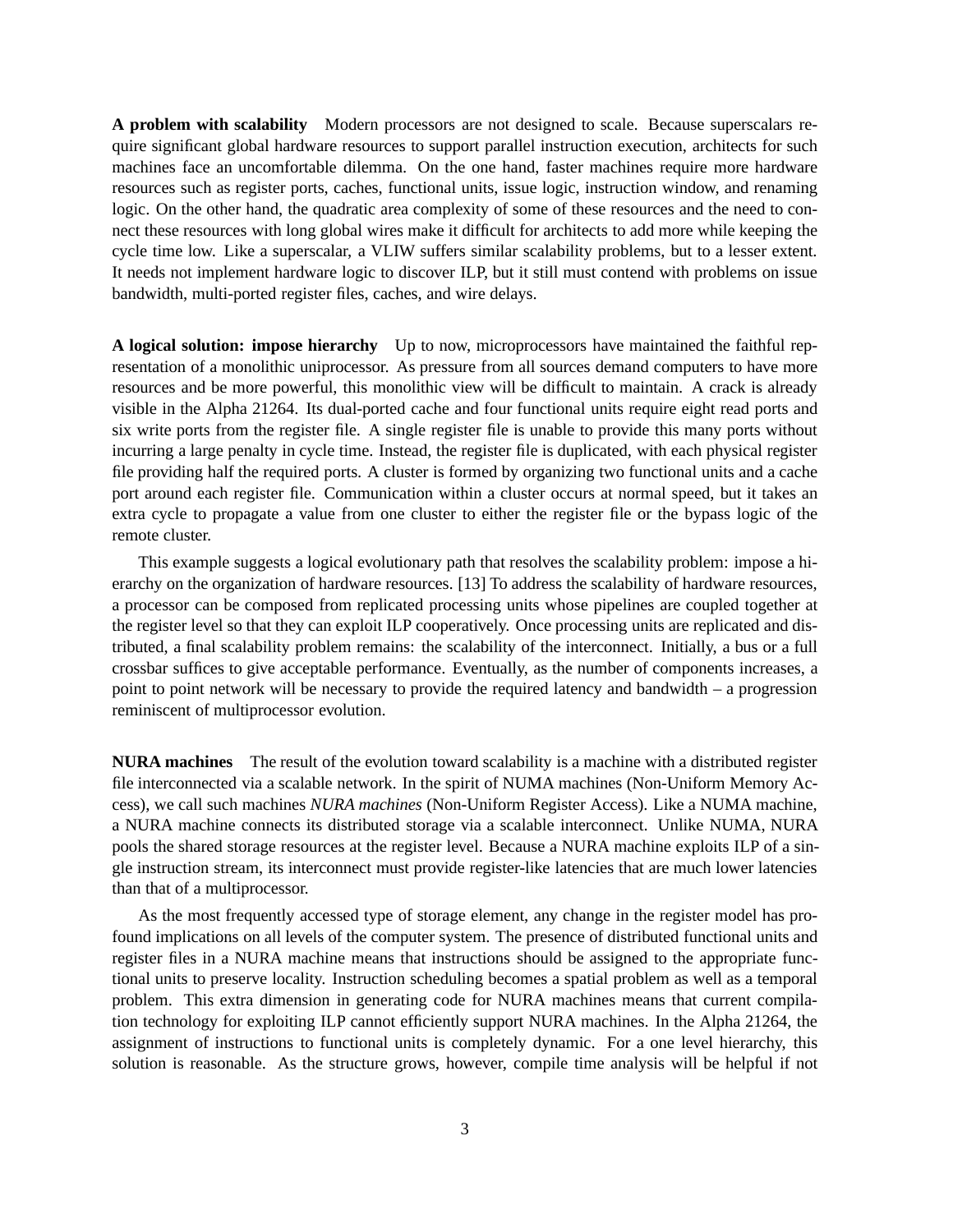

Figure 1: Raw $\mu$ P composition. A typical Raw system might include a Raw microprocessor coupled with off-chip RDRAM and stream-IO devices.

absolutely necessary in order to obtain acceptable performance. We describe the compilation techniques necessary to handle this problem in Section 4.1.

**Raw architecture** The Raw machine [15] uses a NURA architecture motivated by the need to design simple and highly scalable processors. Raw's features relevant to the exploitation of ILP include the use of a simple, replicated tile, each with its own instruction stream, and a programmable, tightly integrated interconnect between tiles, as depicted in Figure 1. Raw machine also supports multi-granular (bit and byte level) operations as well as customizable configurable logic, but this paper does not address these features.

Each Raw tile contains a simple RISC-like pipeline and is interconnected with other tiles over a pipelined, point-to-point network. Unlike current superscalars, a Raw processor does not bind specialized logic structures such as register renaming logic or dynamic instruction issue logic into hardware. Instead, it focuses on keeping each tile small to maximize the number of tiles that can fit on a chip, thereby increasing the amount of parallelism it can exploit and the clock speed it can achieve. The network in a Raw machine resides between the register files and the functional units to provide fast, register-level communication. Unlike modern superscalars, the interface to this interconnect is fully exposed to the software.

Figure 2 contrasts the internal organization of a Raw machine versus that of a superscalar. In a Raw machine, the switch is integrated directly into the processor pipeline to support single-cycle sends and receives of word-sized values. A word of data travels across one tile in one clock cycle. The switch contains two distinct networks, a static and a dynamic one. The static switch is programmable, allowing statically inferable communication pattern to be encoded in the instruction streams of the switches. This approach eliminates the overhead of composing and routing a directional header, which in turn allows a single word of data to be communicated efficiently. Communication instructions (*send*, *receive*, or *route*) have blocking semantics that provide near-neighbor flow control; a processor or switch stalls if it is executing an instruction that attempts to access an empty input port or a full output port. This specification ensures correctness in the presence of timing variations introduced by dynamic events such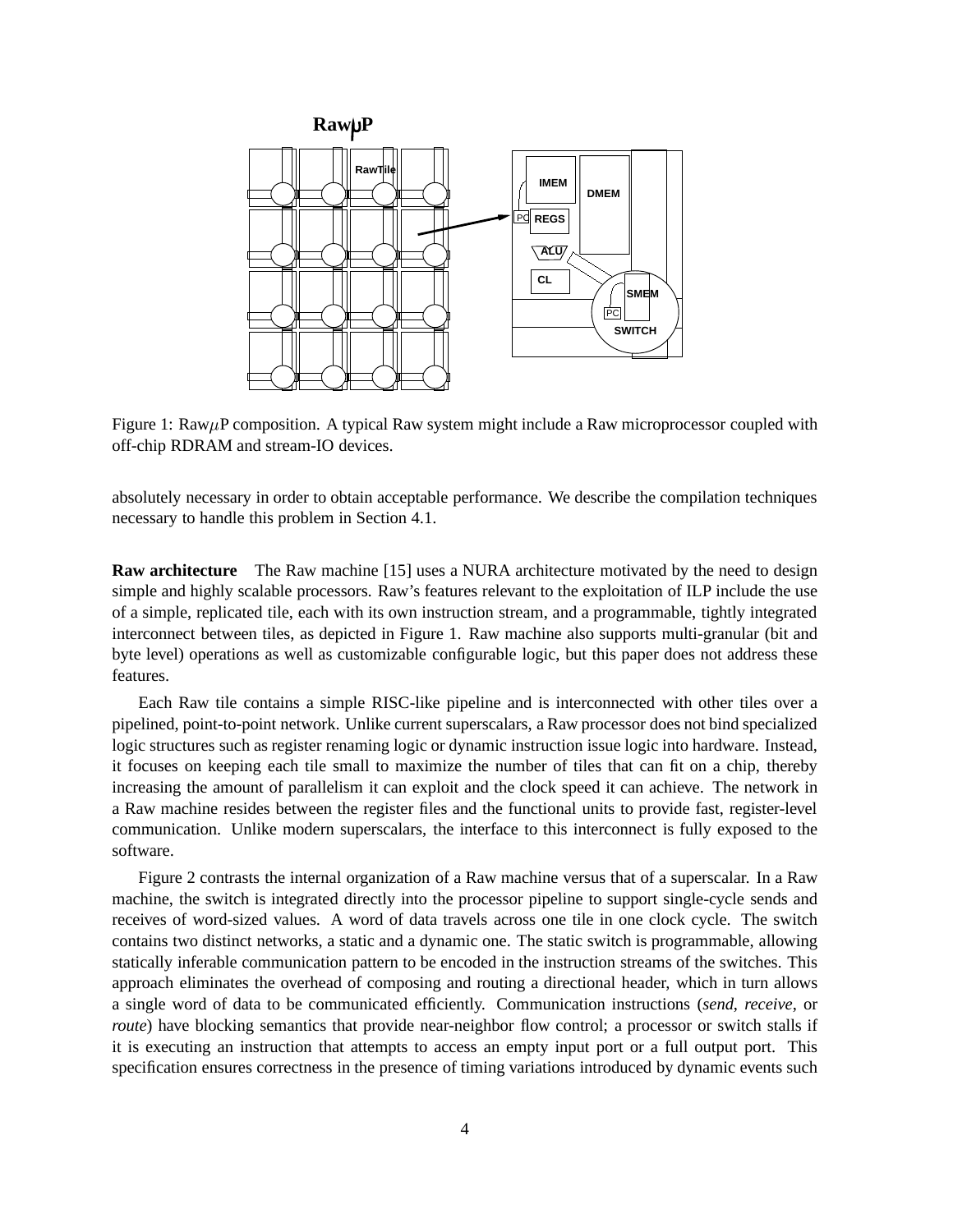

Figure 2: Internal organization of Raw processors versus superscalars. The Raw microprocessor distributes the register file and communicates between ALUs on a software-exposed, point-to-point interconnect. In contrast, a superscalar contains clusters of a register file and several function units, and it communicates between these components via busses hidden from the software.

as cache misses (see Appendix A), and it obviates the lock-step synchronization of program counters required by many statically scheduled machines. The dynamic switch is a wormhole router that makes routing decisions based on the header of each message. It includes additional lines for flow control.

Raw machines draw much of its inspiration from VLIW machines, and they share many common features. Like the VLIW Multiflow TRACE machine [5], Raw machines have a large register name space, a distributed register file, multiple memory ports, and they rely heavily on compiler technology to discover and statically schedule ILP. Unlike traditional VLIWs, however, Raw machines provide multiple instruction streams. Individual instruction streams give a Raw processor significantly more flexibility to perform independent but statically scheduled computations on different tiles, such as loops with different bounds. They also provide better behavior in the face of dynamic events. In VLIW, instructions have to proceed in lock-step, so that a cache miss causes the entire machine to stall. In a Raw processor, the need to explicitly synchronize the instruction streams is obviated by the presence of near-neighbor flow control. The effects of a cache miss are localized to a single instruction stream on a single tile; other tiles can proceed independently. In addition, a Raw machine differs from a VLIW machine in that it explores a software-exposed two-dimensional interconnect, and that it combines instruction and data scheduling over this interconnect. This feature makes the space-time scheduling problem more general for Raw machines than for VLIWs.

In addition to its scalability and simplicity, the Raw machine is an attractive NURA machine for several reasons:

 *Elimination of the ISA constraint:* Raw resolves several longstanding problems with handling the expansion of register sets. An ISA traditionally imposes troublesome restrictions on register set expansion. Backward compatibility prohibits an ISA from exporting extra registers to the software. Modern architectures circumvent this problem by de-coupling the number of ISA registers from the number of physical registers, and by relying on complex dynamic renaming logic to take advantage of the additional physical registers. This indirection, however, comes at a cost of under-utilizing powerful static compiler analysis that can alleviate or even eliminate the burden of dynamic renaming. Moreover, it leads to code inefficiency that is uncorrectable at run-time when the compiler runs out of ISA registers and is forced to spill to memory. Spill code, which involves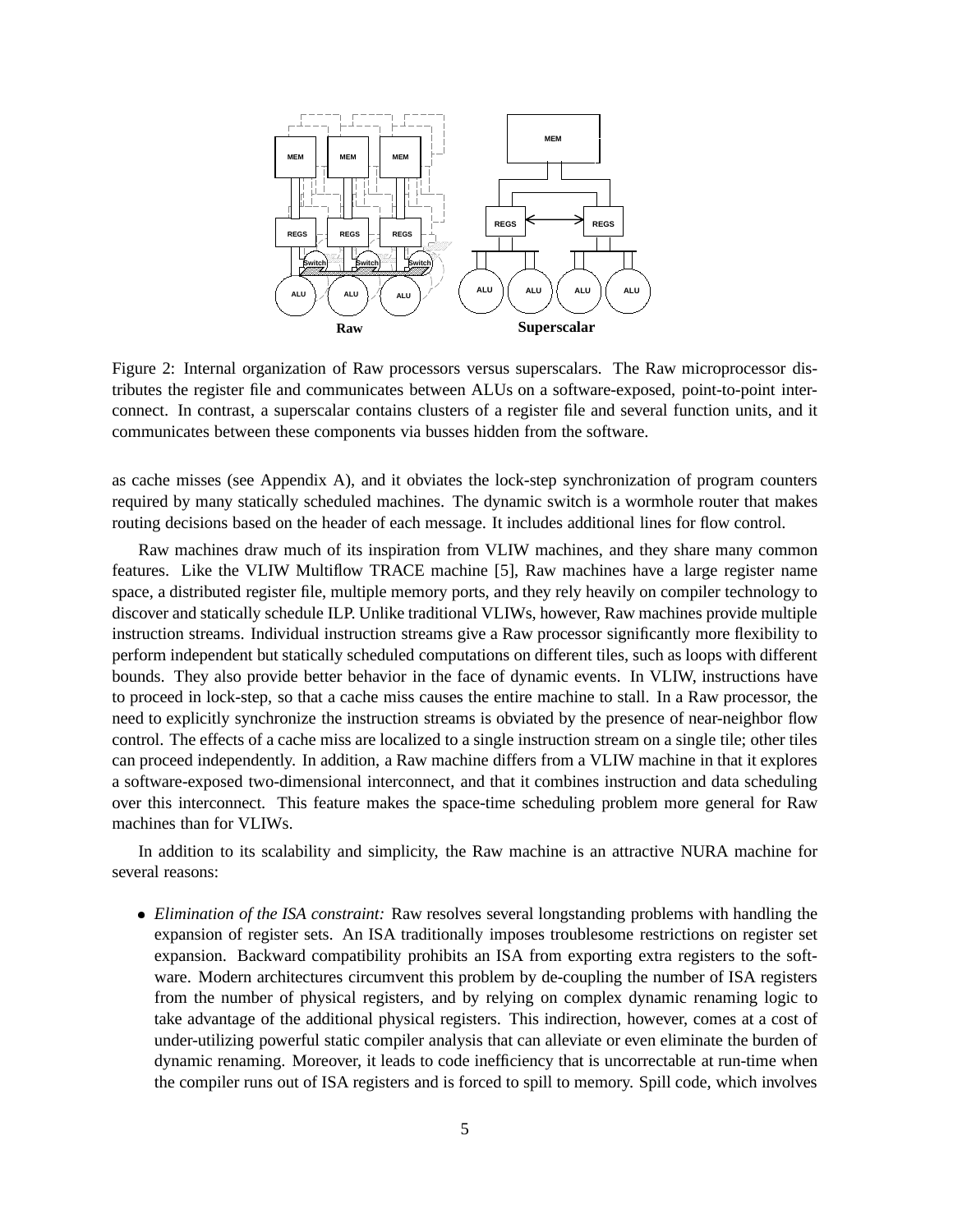a potentially expensive memory reference, cannot be eliminated at run-time even in the presence of available dynamic registers. A Raw machine adds registers by increasing the number of tiles. The ISA of the processors on an individual tile need not change as a result.

- *Establishment of a compiler interface for locality management:* Current ISAs do not provide interface mechanisms to allow the compiler to control computation locality in NURA machines. Raw fully exposes its hardware to the compiler by exporting a simple cost model for communication and computation. In turn, the compiler is responsible for the assignment of instructions to Raw tiles. We believe instruction partitioning should be accomplished at compile time for several reasons: First, it requires sophisticated data dependence graph analysis, for which the necessary information is readily available at compile time but not at run-time, and second, we can ill-afford its complexity at runtime.
- *Mechanism for precise orchestration:* Raw's programmable static switch is an essential feature for exploiting ILP in the Raw machine. First, it allows single-word register-level transfer without the overhead of composing and routing a message header. Second, it gives the Raw compiler the fine-grain control required to orchestrate computation and communication events to eliminate synchronization overhead. Third, the Raw compiler can use its full knowledge of the network status to minimize congestion and route data around hot spots. By considering congestion, the Raw compiler can also predict the latency of communication events precisely, thus enabling it to schedule instructions well.

### **3 The Raw compiler system**

This section describes the Raw system, consisting of the MIT Raw prototype machine and its compiler. Section 3.1 describes the Raw prototype targeted by the compiler. Section 3.2 describes the compiler which exposes the ILP of sequential programs to the hardware. Section 3.3 describes a major component of the Raw compiler, the basic block orchestrater.

### **3.1 Target machine model — the Raw prototype**

To provide a concrete target for studying the compilation issues in Raw specifically and NURA in general, we have designed a Raw prototype at MIT. Our results are obtained from an instruction-level simulator of the prototype. This section describes the features of the prototype relevant to the exploitation of ILP. Multigranular operations and reconfigurable logic are features orthogonal to this goal, so they are not included in this paper.

Like the Raw machine described in Section 2, the Raw prototype consists of simple tiles organized in a mesh interconnect. Each tile contains a processor and a switch. The processor supports the R2000 instruction set. It consists of a conventional five-stage pipeline, single-precision floating point unit, fully bypassed and pipelined functional units, 32 GPRs, and memory. It does not contain any FPRs; floating point operations manipulate GPRs instead. Table 1 lists the latencies of the basic instructions. The switch itself contains a stripped down Mips R2000 with its own instruction sequencer and CPU, but with a smaller register set (8 GPRs) and no data memory. It supports both a static and a dynamic network. Since the compiler mainly generates static communication, we focus on the static network here. The processor and the static switch are connected internally via two ports, one from processor to switch and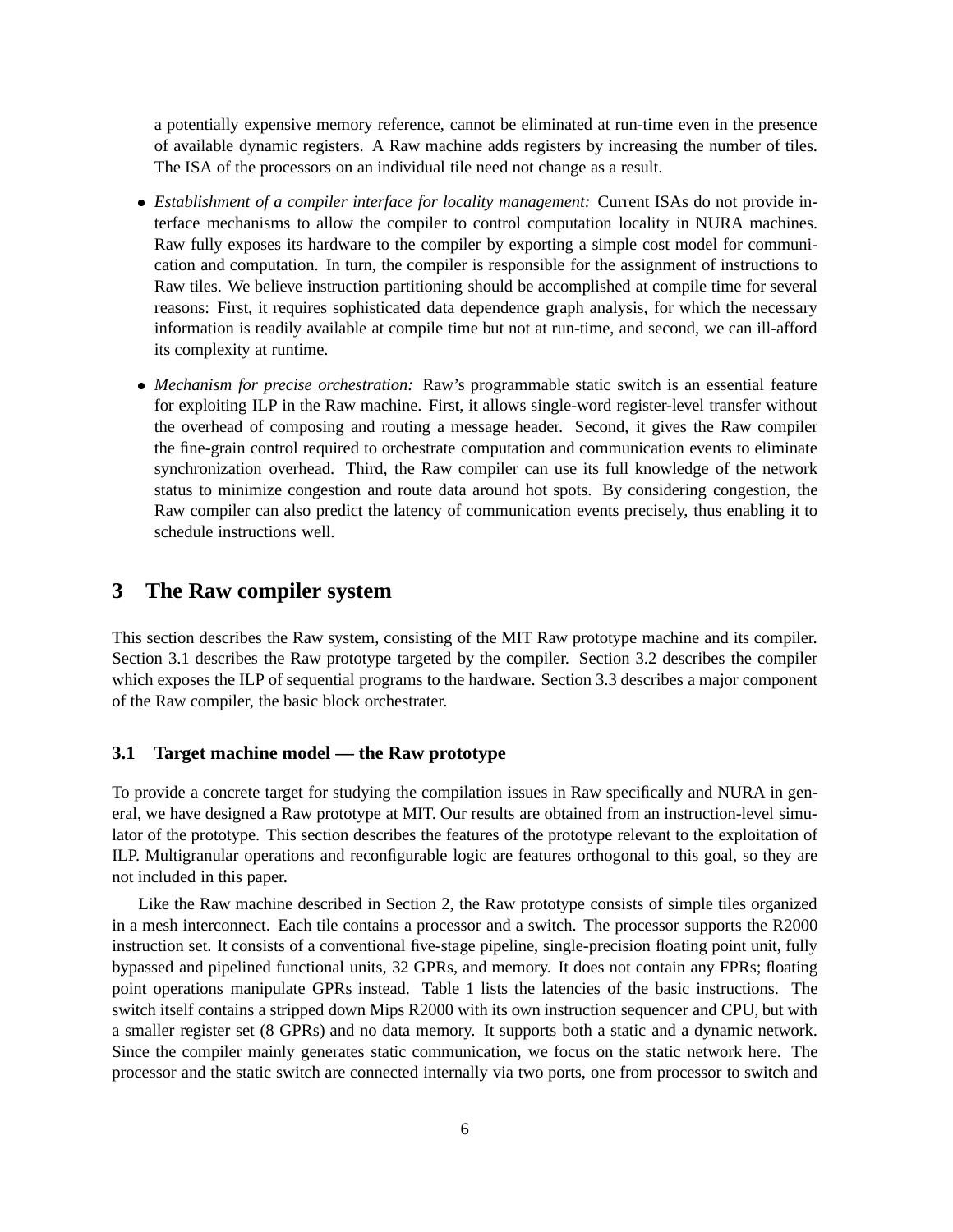

Figure 3: Communication ports for the static network on a prototype tile. Each switch on a tile is connected to its processor and its four neighbors via an input port and an output port. The figure is not drawn to scale.

| Int Op     | Cycles | $Fp$ Op     | Cycles |
|------------|--------|-------------|--------|
| <b>ADD</b> |        | <b>ADDF</b> |        |
| <b>SUB</b> |        | <b>SUBF</b> |        |
| <b>MUL</b> | 12     | <b>MULF</b> |        |
| <b>DIV</b> | 35     | <b>DIVF</b> | 12     |

Table 1: Latency of common operations on the Raw prototype machine.

one from switch to processor. The switch is also connected to each of its four neighboring switches via an input and an output port, for a total of eight external ports. Figure 3 shows the organization of ports on a single tile.

Communication ports are exported to the software as extensions to the register set. They can be used like normal registers as operands to any computation instruction, with the natural restriction that input ports are read-only and output ports are write-only. Like regular registers, communication ports hold 32-bit values. They have blocking semantics, which means that an instruction attempting to read from an empty input port or write to a full output port will stall until the port is ready.

To support the expression of static communication, the instruction set for the switches is augmented with a ROUTE instruction.<sup>1</sup> A ROUTE instruction consists of pairs of source and destination registers, each pair representing a routing path. In a ROUTE instruction, an input port can be listed in more than one route to represent a "multicast" operation, but an output port can be listed in only one route. If a port specified by a ROUTE instruction is not ready (i.e. input is empty, or output is full), the entire routing instruction stalls. Because a ROUTE instruction does not consume any of the resources needed by a computation instruction, a switch can perform both a computation instruction and a ROUTE instruction on the same cycle.

Raw's simple communication cost model is also exposed to the compiler. It takes one cycle to inject a message from the processor to its switch, receive a message from a switch to its processor, or route a message between neighboring tiles. For example, a single-word message between neighboring processors would take four cycles, as shown in Figure 4. Note, however, that it is possible for both the send and receive instruction to be performing useful computation, so that the *effective* overhead of the

<sup>1</sup> It is not necessary to create new instructions to support sending and receiving of data, since these actions can be expressed by using existing computation instructions with the appropriate communication registers.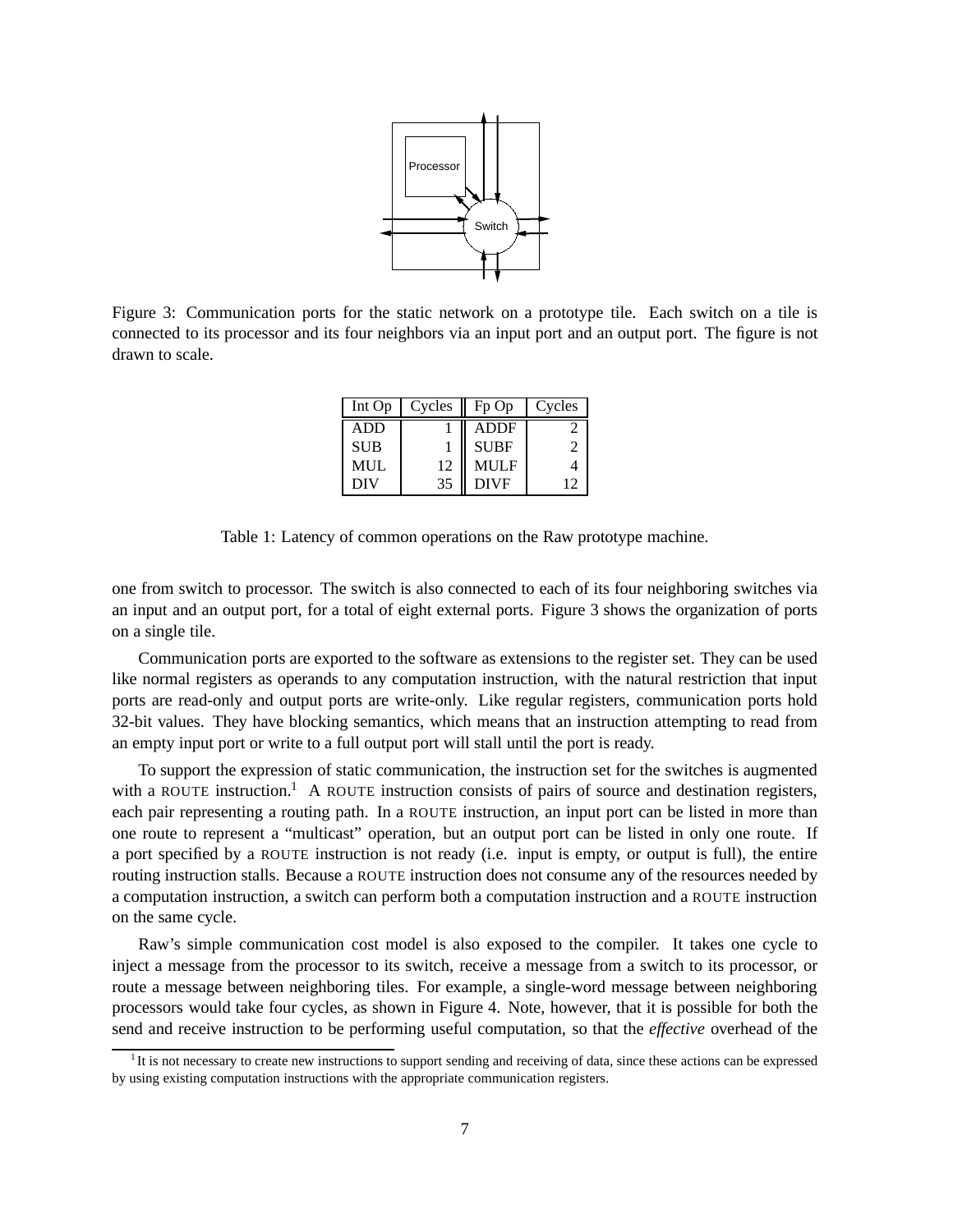

Figure 4: The end-to-end latency of a single-word message between neighbors is four cycles. In this example, both the send and the receive are performing useful computation, so that the effective overhead is only two cycles.

communication can be as low as two cycles.

### **3.2 RAWCC**

RAWCC , the compiler for the Raw prototype, is implemented using SUIF [16], the Stanford University Intermediate Format. It supports both C and Fortran programs. The Raw compiler consists of three phases. The first phase identifies the basic blocks. Currently, the basic block identifier comprises a traditional control flow analysis augmented with loop unrolling. In the future, it will leverage trace scheduling [4] or superblock [8] techniques used by VLIW compilers to increase the size of the basic blocks.

The second phase, the *basic block orchestrater*, exposes the ILP within each basic block and performs the space-time scheduling of the basic block. It is a major component of the compiler and will be discussed in detail below.

The final phase does the code generation for both the processors and the switches. We use the Mips back-end developed in Machine SUIF [12], with a few modifications to handle the extra communication instructions and communication registers.

#### **3.3 Basic block orchestrater**

The basic block orchestrater exploits the ILP within a basic block by distributing the parallelism within the basic block across the tiles. It transforms a single basic block into an equivalent set of basic blocks that can be run in parallel on Raw. The orchestrater generates intermediate code for both the processor and the programmable switch on each tile.

Exploiting the ILP within a basic block consists of three steps. First, the orchestrater assigns each instruction in the basic block to a physical processor. Second, for any value which is needed at a processor different from where it is generated, the orchestrater generates the necessary communication instructions to transmit that value. Finally, the orchestrater schedules all events, consisting of computation on the tiles as well as communication on both the tiles and the switches.

The basic access model for program variables is as follows. Every variable is assigned to a home tile, where persistent values of the variable are stored. At the beginning of a basic block, the value of a variable is transferred from its home to the tiles which use the variable. Within a basic block, references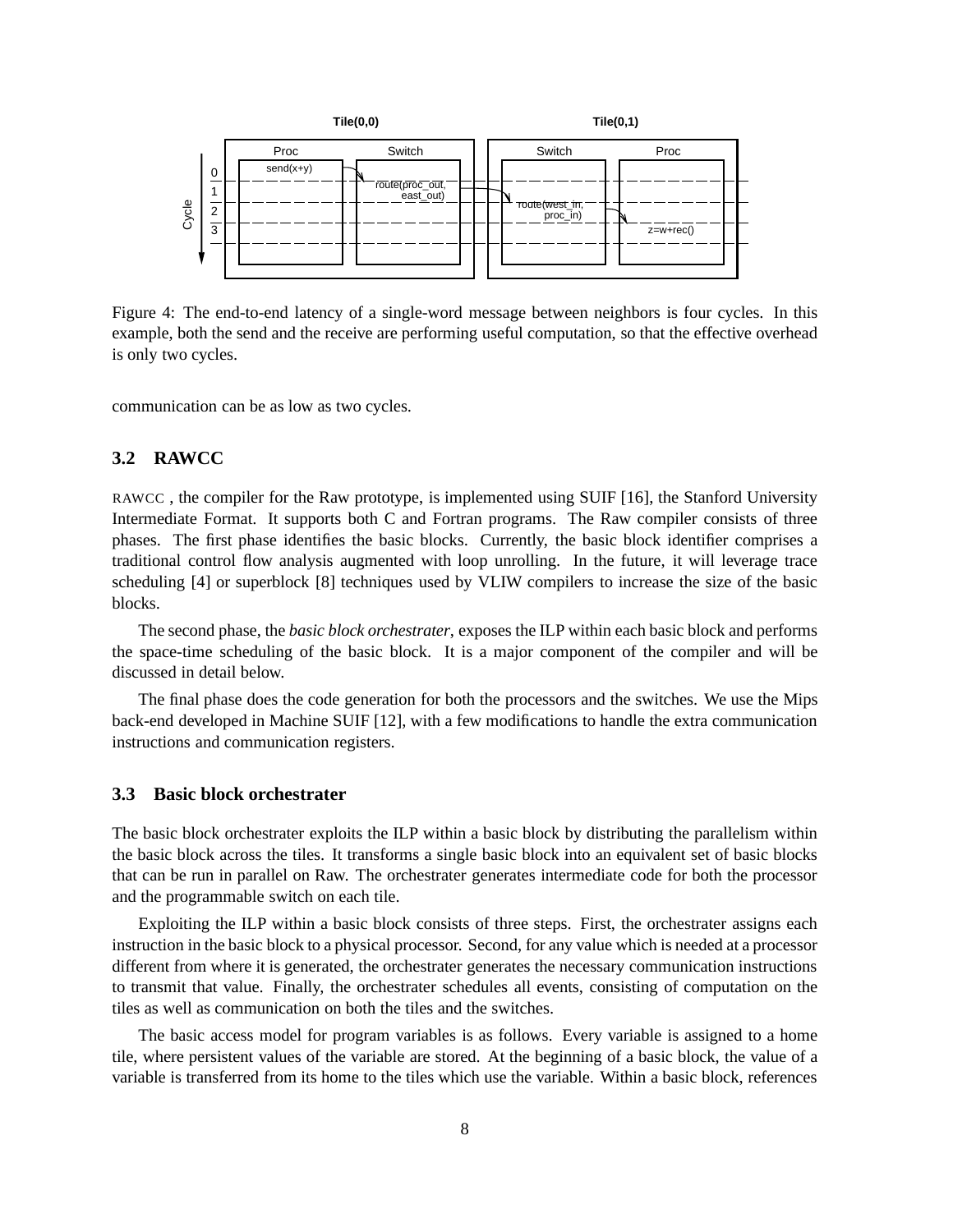

Figure 5: Task composition of the basic block orchestrater.

are strictly on local renamed variables, allocated either in registers or on the stack. At the end of the basic block, the updated value of a modified variable is transferred from the computing tile to its home tile. This access model works well for simple scalar references, requires some compiler analysis for some memory references, and fails for other memory references. For a discussion of the issues and solutions, see Section 5.

The opportunity to exploit ILP across statically-scheduled, MIMD processing units is unique to Raw. However, the Raw compiler problem is actually a composition of problems in two previously studied compiler domains: the task partitioning/scheduling problem and VirtualWires' communication scheduling problem. Research in the abstract task partitioning and scheduling problem has been extensive in the context of mapping directed acyclic task graphs onto MIMD multiprocessors(e.g., [10][18]). The Raw task partitioning and scheduling problem is similar, with tasks defined to be individual instructions. In VirtualWires [3], the pin limitation of FPGAs is alleviated by multiplexing each pin to communicate more than one values. Communication events are scheduled on pins over time. In Raw, the communication ports on the processors and switches serve the same role as pins in FPGAs; the scheduling problems in the two contexts are analogous.

The following are the implementation details of the basic block orchestrater. Figure 5 shows its task decomposition. Each task is described in turn below. To facilitate the explanation, Figure 6 shows the transformations performed by RAWCC on a sample program. The discussion here focuses on the functionality of the basic system. Handing of unpredictable timing variations is discussed in details in Appendix A, while handling of memory references is discussed in Section 5.

**Initial code transformation** Initial code transformation massages a basic block into a form suitable for subsequent analysis phases. Figure 6a shows the transformations performed by this phase. First, *software renaming* converts statements of the program to static single assignment form. Such conversion removes *anti-dependencies* (write after read) and *output-dependencies* (write after write) from the basic block, which in turn exposes the available parallelism. It is analogous to register renaming performed by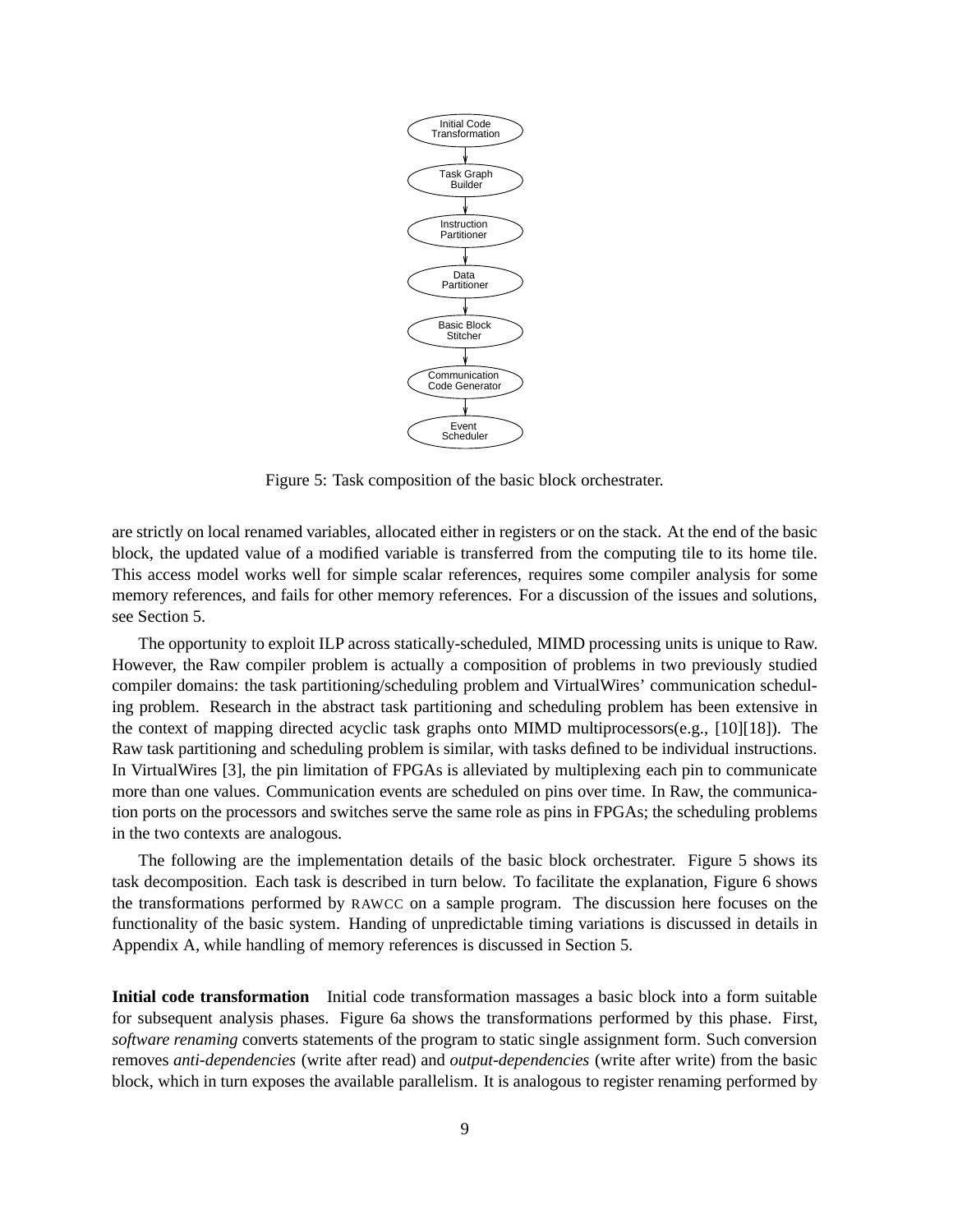superscalars.

Second, expressions in the source program are decomposed into instructions in three-operand form. Three-operand instructions are convenient because they correspond closely to the final machine instructions and because their cost attributes can easily be estimated. Therefore, they are logical candidates to be used as atomic partitioning and scheduling units.

**Task graph builder** The task graph builder constructs the task graph representing the basic block. In the task graph, each node represents an instruction, and each directed edge represents a dependency between nodes. Figure 6b shows a sample output of this phase. Nodes are labeled with the estimated costs of running the instructions. For example, the node for a floating point add in the example is labeled with two cycles. Edges are labeled with the data size, from which the communication cost can be computed after the instruction mapping is known. For Raw, an edge label is always one word and is implicit.

**Instruction partitioner** The instruction partitioner maps instructions to physical tiles. It generates partitions that balance the benefits of parallelism against the overheads of communication. This problem is decomposed into three sub-problems: clustering, merging, and placement. In clustering, instructions are clustered to eliminate as much as possible the effects of communication overhead on the run-times of critical paths. In merging, clusters of instructions are merged until the number of clusters equals the number of available tiles. Finally in placement, the clusters are mapped onto physical tiles. This last step takes into account the machine configuration. Figure 6c shows a sample output of the instruction partitioner. We discuss the partitioning problem in more detail in Section 4.1.

**Data partitioner** The data partitioner assigns data values to "home" tile locations. Home locations are needed to store values communicated between basic blocks. Within basic blocks, renaming localizes most value references, so that only the initial reads and the final write of a variable need to communicate with its home location. Figure 6d shows the assignment of data values to home locations. Note that variables introduced by *initial code transformation* (*e.g.,*  $y_1$  and  $tmp_1)$  do not need home locations because they are only referenced within the basic block. Currently the data partitioner uses a roundrobin assignment algorithm. A more intelligent algorithm would consider data usage pattern as well. For a discussion on the allocation policy for larger objects such are arrays and structs, see Section 5.2.

**Basic block stitcher** The basic block stitcher generates the necessary communication, called *stitch code*, between basic blocks. In the unoptimized case, a variable's value is sent from its home tile to its read-tiles at the beginning of a basic block. Conversely, its value is sent from its write-tile to its home tile at the end of a basic block.<sup>2</sup>

Control flow analysis helps optimize the stitch code. In one optimization, called *one-distance forwarding*, values needed by each tile in a given basic block are automatically forwarded to the right locations by its preceding basic blocks. For values which are produced by the preceding basic blocks, this optimization short circuits the producer-to-home and home-to-consumer communication into a single producer-to-consumer communication.

<sup>&</sup>lt;sup>2</sup>With renaming, all values are single assignment, so each value has a unique write-tile per basic block.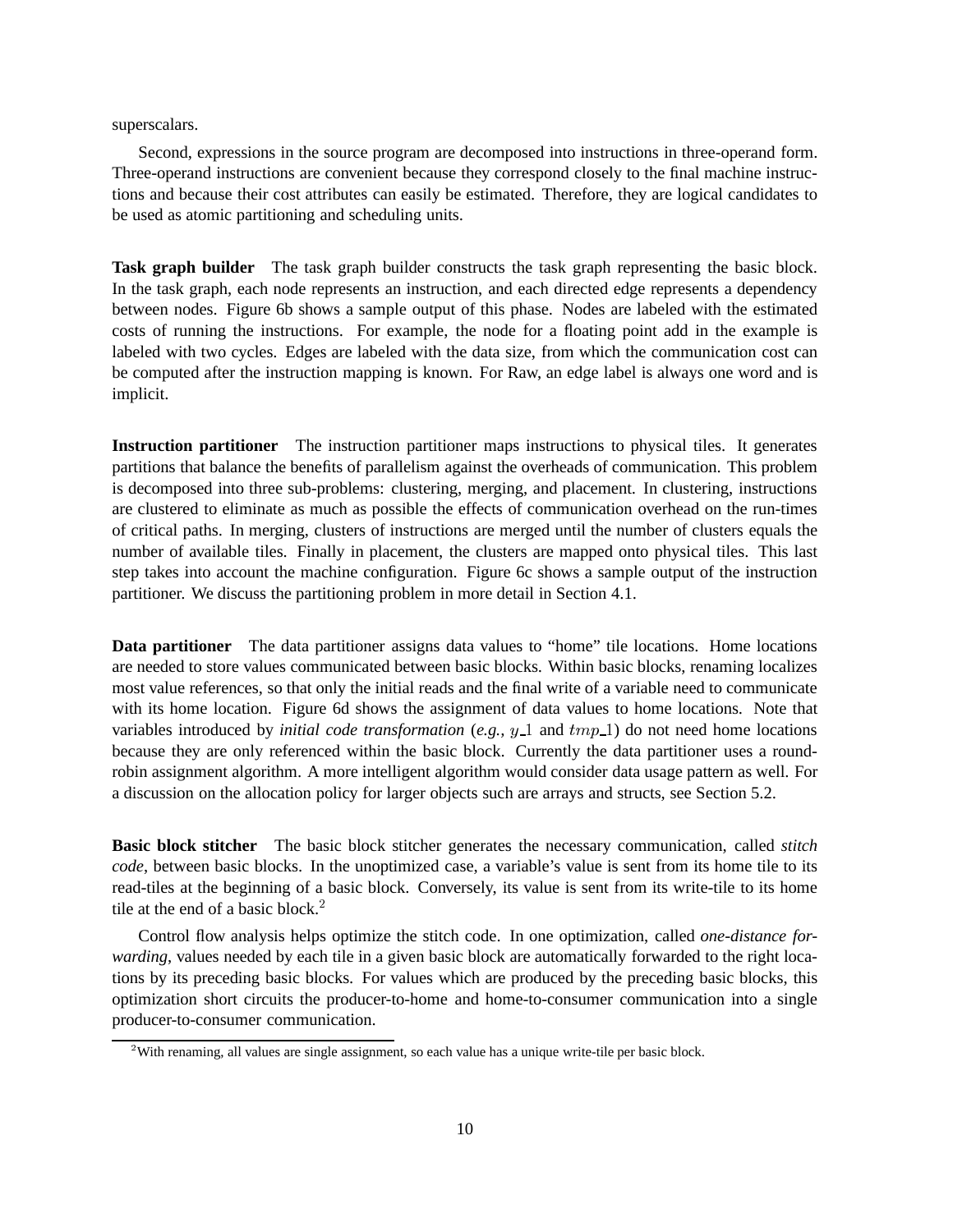

Figure 6: An example of the program transformations performed by RAWCC . (a) shows the initial program undergoing transformations made by *initial code transformation*; (b) shows result of *task graph builder*; (c) shows result of *instruction partitioner*; (d) shows result of *data partitioner*; (e) shows result of *basic block stitcher*; (f) shows result of *communication code generator*; (g) shows final result from *event scheduler.* 11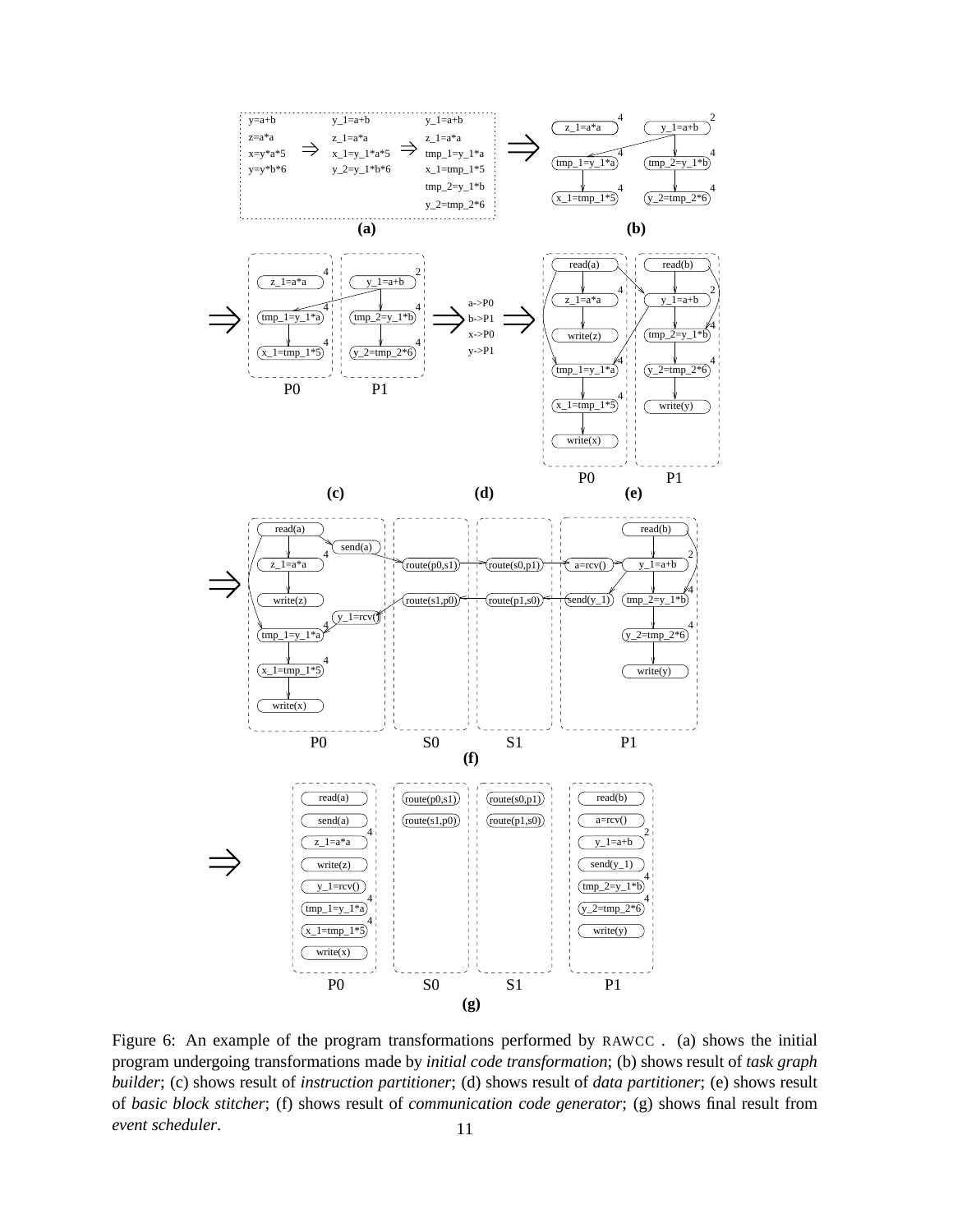In practice, stitch code is inserted into the basic blocks by creating dependency edges between dummy nodes representing program variables and instruction nodes that produce or consume those variables. The stitch code is then scheduled by the event scheduler like any other communication arising from the basic block body. As a result, the overhead of distinctive, synchronizing initialization and finalization phases is avoided. Figure 6e shows a sample output of the stitcher. The example assumes no optimization, so that variable values are communicated to and from their home locations. Other basic blocks not shown in the figure follow the same convention, so that the persistent value of each variable is always available at its home location at the beginning of each basic block.

**Communication code generator** The communication code generator translates each non-local edge (an edge whose source and destination nodes are mapped to different tiles) in the instruction task graph into communication instructions which route the necessary data value from the source tile to the destination tile. Figure 6f shows an example of such transformation. To minimize the volume of communication, edges with the same source are serviced jointly by a single multicast operation. Communication instructions include SEND and RECEIVE instructions on the processors as well as ROUTE instructions on the switches. New nodes are inserted into the graph to represent the communication instructions, and the edges of the source and destination nodes are updated to reflect the new dependence relations arising from insertion of the communication nodes.

**Event scheduler** The event scheduler schedules the computation and communication events within a basic block with the goal of producing the minimal estimated run-time. Because routing in Raw is itself specified with explicit switch instructions, all events to be scheduled are instructions. Therefore, the scheduling problem can be specified as a generalization of the traditional instruction scheduling problem.

The task of scheduling communication instructions carries with it the responsibility of ensuring the absence of deadlocks in the network. The Raw compiler satisfies this condition by scheduling the instructions on the same communication path all at once in an end-to-end fashion. By reserving the appropriate time slot at the node of each communication instruction, the compiler reserves the corresponding channel resources needed to ensure that the instruction can eventually make progress.

Though event scheduling is a static problem, the schedule generated should remain deadlock-free and correct even in the presence of dynamic events such as cache misses. Raw uses the static ordering property, implemented through near-neighbor flow control, to ensure this behavior. The static ordering property states that if a schedule does not deadlock, then any schedule with the same order of communication events will not deadlock. Because dynamic events like cache misses only add extra latency but do not change the order of communication events, they do not effect the correctness of the schedule. Appendix A gives an informal proof of the static ordering property.

The static ordering property also allows the schedule to be stored as compact instruction streams. Timing information needs not be preserved in the instruction stream to ensure correctness, thus obviating the need to insert no-op instructions. Figure 6g shows a sample output of the event scheduler. Note, first, the proper ordering of the route instructions on the switches, and, second, the successful overlap of computation with communication on  $P_0$ , where the processor computes and writes z while waiting on the value of  $y_1$ . Section 4.2 discusses the event scheduling problem in more detail.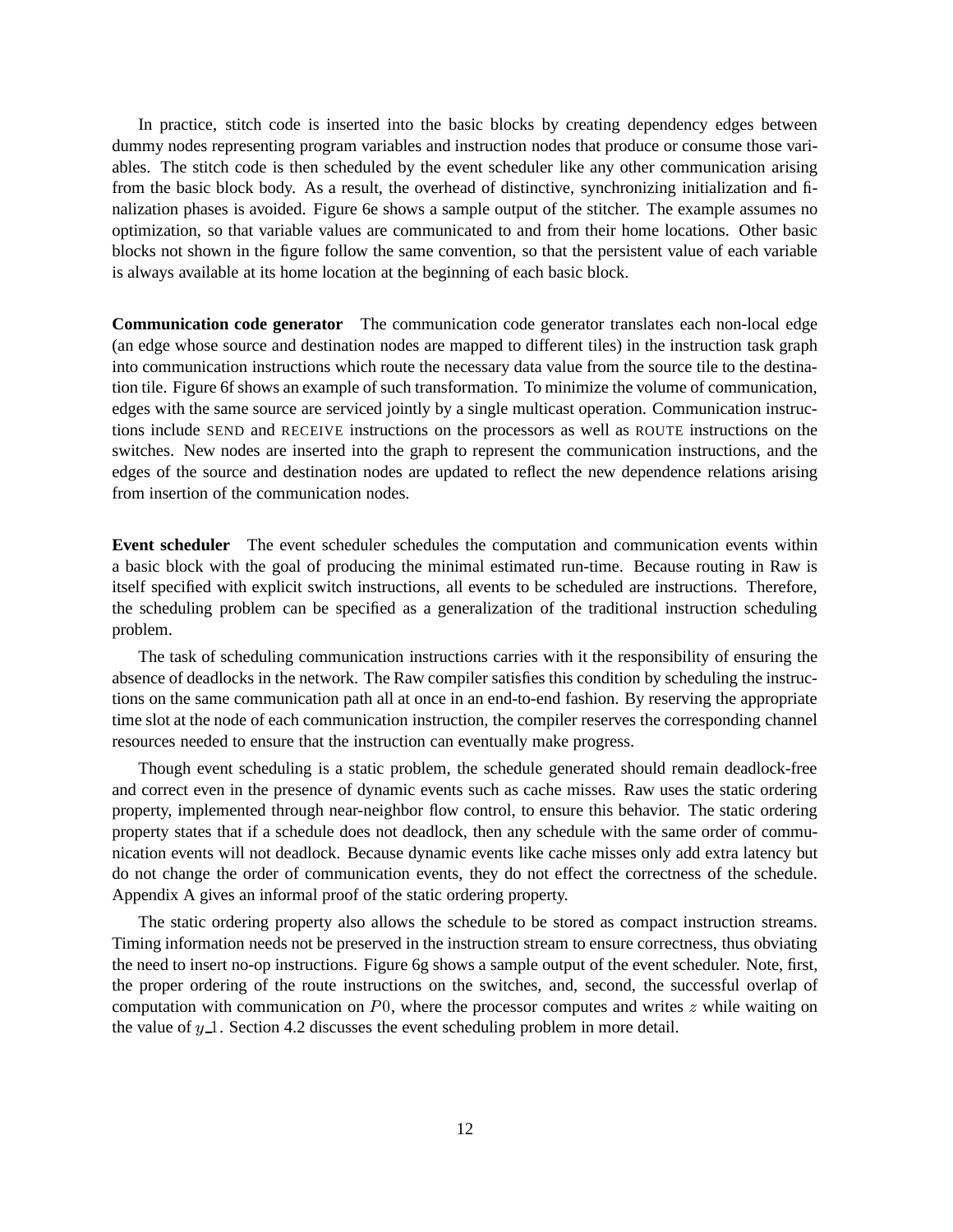### **4 Optimization problems**

Ignoring the implementation details, parallelizing a basic block in a Raw machine is mainly a three-step process: instruction partitioning, communication code generation, and event scheduling. For a NURA machine with dynamic routing between register files, communication code generation would be rendered unnecessary, and the task simplifies to instruction partitioning and event scheduling.

The current compilation strategy assumes that network contention is low, so that the choice of message routes has negligible impact on the code quality compared to the choice of instruction partitions or event schedules. Therefore, communication code generation in RAWCC uses dimension-ordered routing and is completely mechanical. This section focuses on the remaining, more important optimization problems that are also those faced by the compiler of any NURA machines: instruction partitioning and event scheduling.

#### **4.1 Instruction partitioning**

The instruction partitioning problem in NURA machines mirrors that of the task partitioning problem for mapping a directed acyclic task graph onto MIMD machines. The Raw compiler leverages work in this domain [10][18].

The input to the task partitioning problem is a machine specification and a directed acyclic task graph. The machine specification specifies the number of tiles, the network configuration between the tiles, and the latency and bandwidth of the communication channels. For Raw, the network configuration is a mesh, with a latency of one cycle for every hop and bandwidth of one word per cycle. In the task graph, nodes represent tasks and edges represent communication between the tasks. Each node is labeled with its cost of computation; each edge is labeled with its communication volume, from which the cost of communication can be estimated. In Raw, every edge has a unit label, representing one word of transfer.

The MIMD task scheduling problem differs from the classical task scheduling problem in that the cost of non-local communication is non-zero. This difference leads to the interesting observation that even the problem of finding the optimal partition for infinite number of processors becomes non-trivial. A good partition must balance the benefits of parallelism against the overheads of communication. Driven by this motivation, RAWCC uses the following decomposition of the problem:

**Clustering** The purpose of clustering is to group together instructions that either have no parallelism, or whose parallelism is too small to exploit relative to the communication cost. Subsequent phases guarantee that instructions in the same cluster will be mapped to the same tile. The clustering technique approximates communication cost by assuming an idealized fully-connected switch with uniform latency.

RAWCC uses the Dominant Sequent Clustering heuristic [18], an efficient, one-pass greedy algorithm that works as follows. Initially, each instruction node belongs to a unit cluster. The algorithm visits instruction nodes in topological order. At each step, it selects from the list of candidates the instruction on the longest execution path. It then checks whether the selected instruction can merge into the cluster of any of its parent instructions to reduce the estimated length of the critical path. Estimation of the critical path length takes into account the cost of computation as well as communication. The algorithm completes when all nodes have been visited.

**Merging** This phase merges clusters to reduce the number of clusters down to the number of tiles, again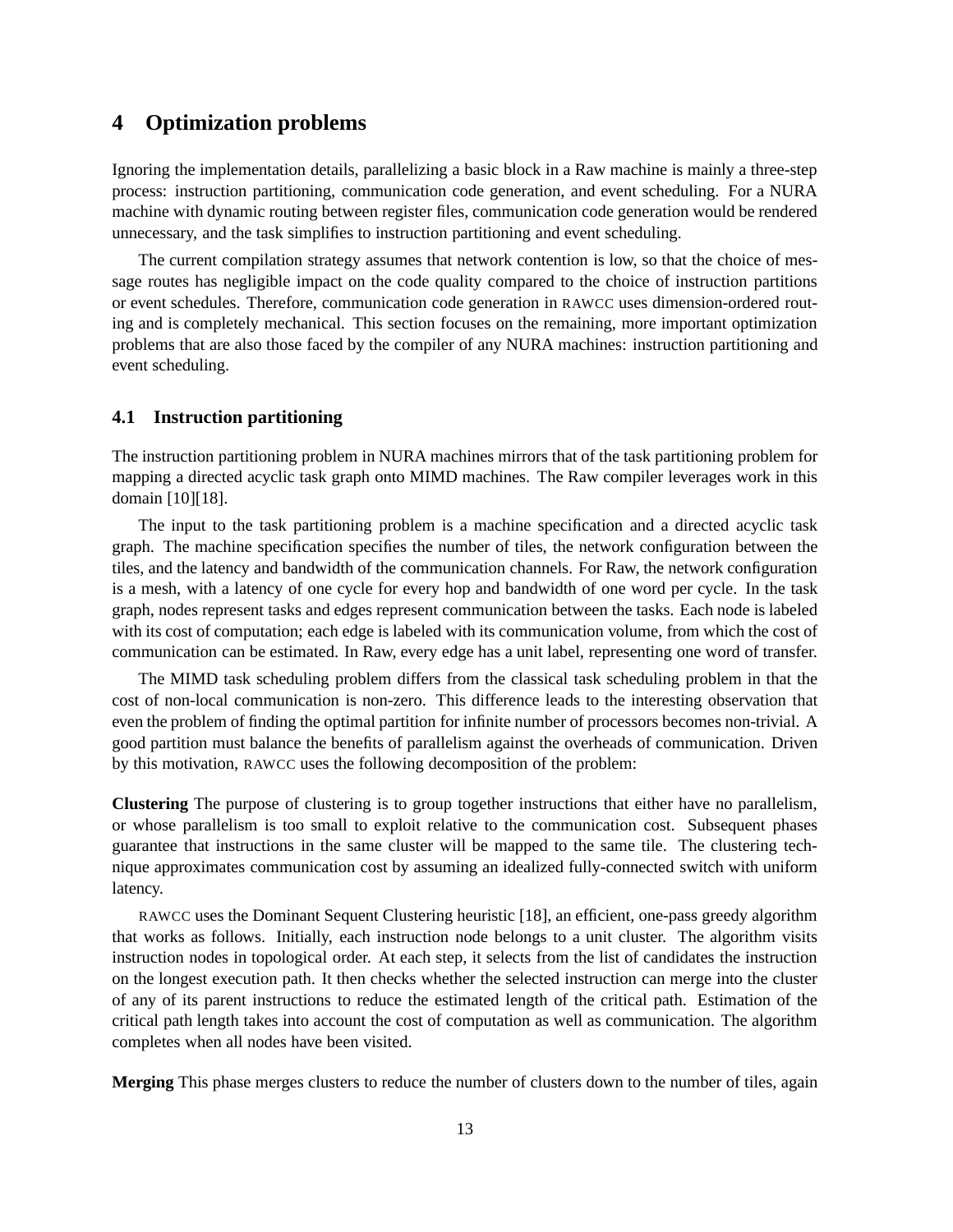assuming an idealized switch interconnect. Two useful heuristics in merging are to maintain load balance and to minimize communication events. Currently, RAWCC relies on clustering to reduce communication events; it uses only the load balance heuristics during merging.

RAWCC generates load balanced partitions as follows. It initializes N empty partitions (where N is the number of tiles), and it visits clusters in decreasing order of size. When it visits a cluster, it merges the cluster into the partition with the smallest number of instructions.

**Placement** The placement phase maps the merged clusters to physical tiles, and removes the assumption of the idealized interconnect and takes into account the non-uniform network latency. In this phase, RAWCC tries to minimize communication bandwidth. It initially assigns clusters to arbitrary tiles, and it looks for pairs of mappings that can be swapped to reduce the total number of communication hops. This greedy algorithm can be replaced by one with simulated annealing for better performance.

#### **4.2 Event scheduling**

In the event scheduling problem, the inputs are a set of computation and communication instructions, a directed acyclic graph representing the dependencies between the instructions, a machine dimension specification, and the mapping from instruction to either processor or switch. The phase outputs a schedule of the constituent instructions for each tile and each switch, optimized for parallel run-time. In other words, the scheduling problem consists of placing instructions into a matrix, with processor/switch numbers on one axis and time on another.

From one perspective, the event scheduling problem in Raw is a generalized instruction scheduling problem. However, keeping track of the ready status of a communication instruction is tricky and requires explicit management of communication buffers. Instead, we treat a single-source, multiple-destination communication path as an atomic event to be scheduled. When a communication path is scheduled, contiguous time slots are reserved for instructions in the path so that the path incurs no delay in the static schedule. By reserving the appropriate time slot at the node of each communication instruction, the compiler reserves the corresponding channel resources needed to ensure that the instruction can eventually make progress.

In a NURA machine with dynamic routing, the compiler schedules computation but not communication. The event scheduling problem then maps directly to the traditional MIMD task scheduling problem. In Raw, by considering a communication path as a single task to be scheduled, the RAWCC scheduling problem becomes a composition of MIMD processor's task scheduling problem [17] and VirtualWires' communication scheduling problem [11]. We employ a hybrid solution leveraging research in both areas. We propose a greedy task scheduling algorithm that uses a priority scheme to select tasks to be scheduled, where a task is either a computation instruction or a communication path. A communication path is scheduled as a unit at the earliest time slot when it can proceed without intermediate stalls.

The greedy algorithm keeps track of a ready list of tasks. As long as the list is not empty, it selects and schedules the task on the ready list with the highest priority. At the heart of the algorithm is the priority scheme that determines the order in which the ready tasks should be processed. This priority scheme is derived as follows. Clearly, tasks whose scheduling contribute most toward minimizing the length of the schedule should have the highest priorities. On the other hand, minimizing the schedule length is equivalent to maximizing the efficiency of the processors. To maximize efficiency, two types of tasks should get high scheduling priorities. First, tasks on the critical path should get high priorities to reduce the length of time during which processors are to be kept busy. The reduction in time in turn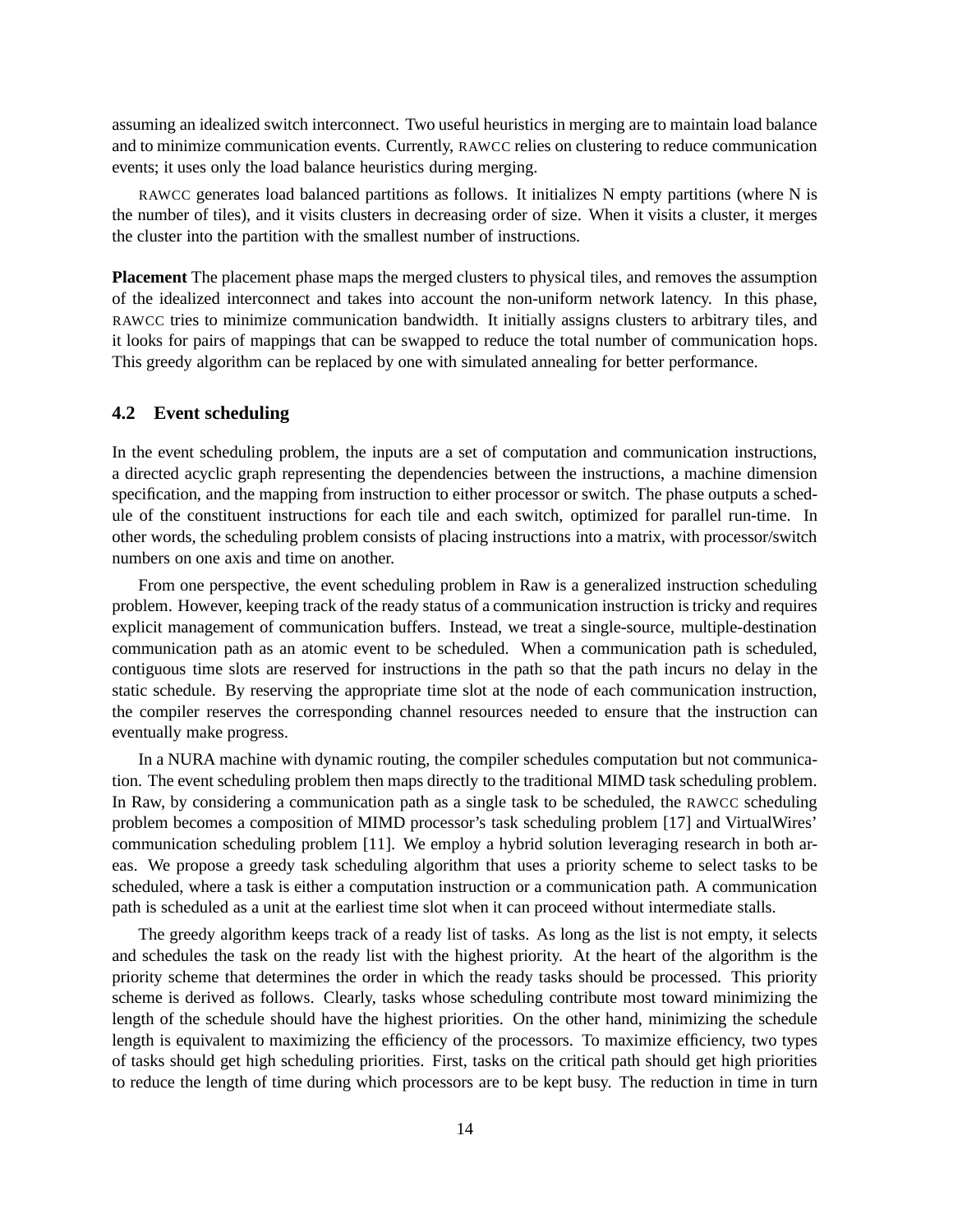reduces the amount of work needed to keep the processors busy. Second, tasks with a large number of descendent tasks should get high priorities in order to expose as much parallelism as early as possible. To capture the two effects, we define the priority of a task as a weighted sum of two quantities: its *level*, defined to be the maximum distance between the task and any of its exit nodes; and its *fertility*, defined to be the number of descendent tasks.

Like a traditional uniprocessor compiler, RAWCC faces a phase ordering problem with event scheduling and register allocation. Currently, the event scheduler runs before register allocation; it has no register consumption information and does not consider register pressure when performing the scheduling. The consequence are two-fold. First, instruction costs may be underestimated because they do not include spill costs. Second, the event scheduler may expose *too much* parallelism, which cannot be efficiently utilized but which comes at a cost of increased register pressure. The experimental results for fppppkernel in Section 6 illustrate this problem. We intend to explore the interaction between event scheduling and register allocation in the future.

### **5 Memory model**

In the spirit of the Raw philosophy of keeping resources decentralized and therefore scalable, Raw distributes its memory across the tiles. Distributed memory allows parallel access to memory and makes the on-chip cache and memory bandwidth scale automatically with the number of tiles.<sup>3</sup> A distributed memory model has major implications on the compilation of sequential programs. The Raw compiler has to partition program data, and it must be able to support arbitrary memory operations, even those that cannot be statically analyzed. This section discusses the issues and the solution employed by the Raw compiler.

### **5.1 Overview**

The RAWCC approach to the distributed memory problem is to provide fast access of memory references that are statically analyzable, and to provide adequate mechanisms for statically unanalyzable ones.<sup>4</sup> The compiler classifies a memory reference based on two attributes: whether the location (tile number) of the data is a statically known constant, and whether its dependence relation with other memory references can be statically determined. Knowledge about the location of the data determines whether the reference can be fetched using the static network; knowledge about its dependence relation determines how accurately the instruction task graph can be constructed.

**Data location** A memory reference whose data location is known at compile-time can be seamlessly handled under the Raw compilation framework. The compiler simply assigns the memory reference instruction to its known home tile. Once the instruction is appropriately placed, any necessary communication to propagate values needed or supplied by the memory instruction will be automatically generated in the same way as communication generated for other instructions. When the data location is known,

<sup>3</sup> Although bandwidth to external memory is still limited by the number of pins, a large amount of on-chip memory mitigates this problem.

<sup>&</sup>lt;sup>4</sup>We use "memory references" to refer to both loads and stores. To keep the discussion concrete and avoid excessive verbiage, we describe only the details for loads whenever convenient.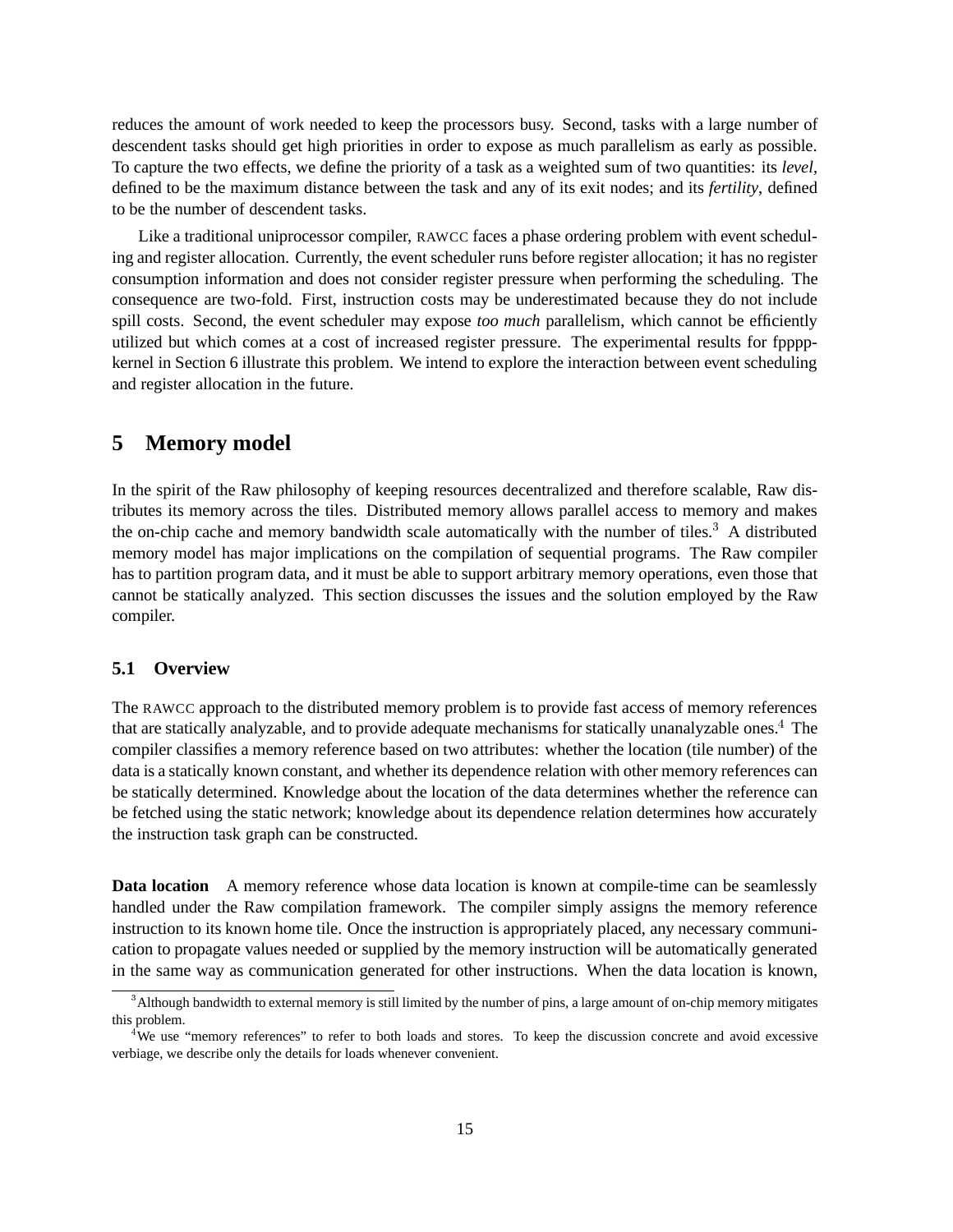

Figure 7: Low order interleaving. (a) An array object is interleaved element-wise across four memories. (b) A 24 bit local address combines with with an 8 bit tile id to form an address to a low-order interleaved memory. The interleaving granularity determines the point at which the symbolic address is split.  $(sizeof (low-order\_chunk) = log<sub>2</sub>(16))$ 

a remote memory reference turns into a local memory reference followed by a send through the static network.

A memory reference whose data location is not known at compile-time is handled by the dynamic network. The run-time address for this reference contains both its home tile number and the local address within the tile. To service the reference, a dynamic message containing the local address is sent to the tile identified by the run-time address. A remote-memory message handler at the home tile receives the local address, performs the memory operation, and sends back the requested data.

**Dependence relations** Knowing full dependence relations between a memory reference and other memory references in the same basic block gives the compiler maximal freedom to reorder the reference with respect to other references without changing the behavior of the program. If the dependence information is incomplete, the compiler has two choices. It can either make conservative assumptions that ensure correctness but may be over-restrictive about memory reordering, or it can aggressively reorder the references, relying on the run-time system to detect speculation failure and jump to the appropriate patch-up code. The Raw compiler currently takes the former approach, but it will adapt the latter approach in the future.

#### **5.2 Low-order interleaving**

Exploitation of fine-grained parallelism requires parallel access of memory at a fine granularity. Raw provides this access by using *low-order interleaving* of memory. Low-order interleaving distributes small logically contiguous blocks of memory across the tiles. Figure 7 shows a low-order interleaved object and the bit layout of a low-order interleaved address.

For objects whose access patterns are regular and statically analyzable, the compiler can tailor the layout of the object, and thus low-order interleaving is not pertinent. Many objects, however, have access patterns that are either irregular or unanalyzable. For these objects, low-order interleaving is a best-effort attempt at achieving parallelism in the absence of any specific information. It caters to the spatial locality of memory accesses in programs.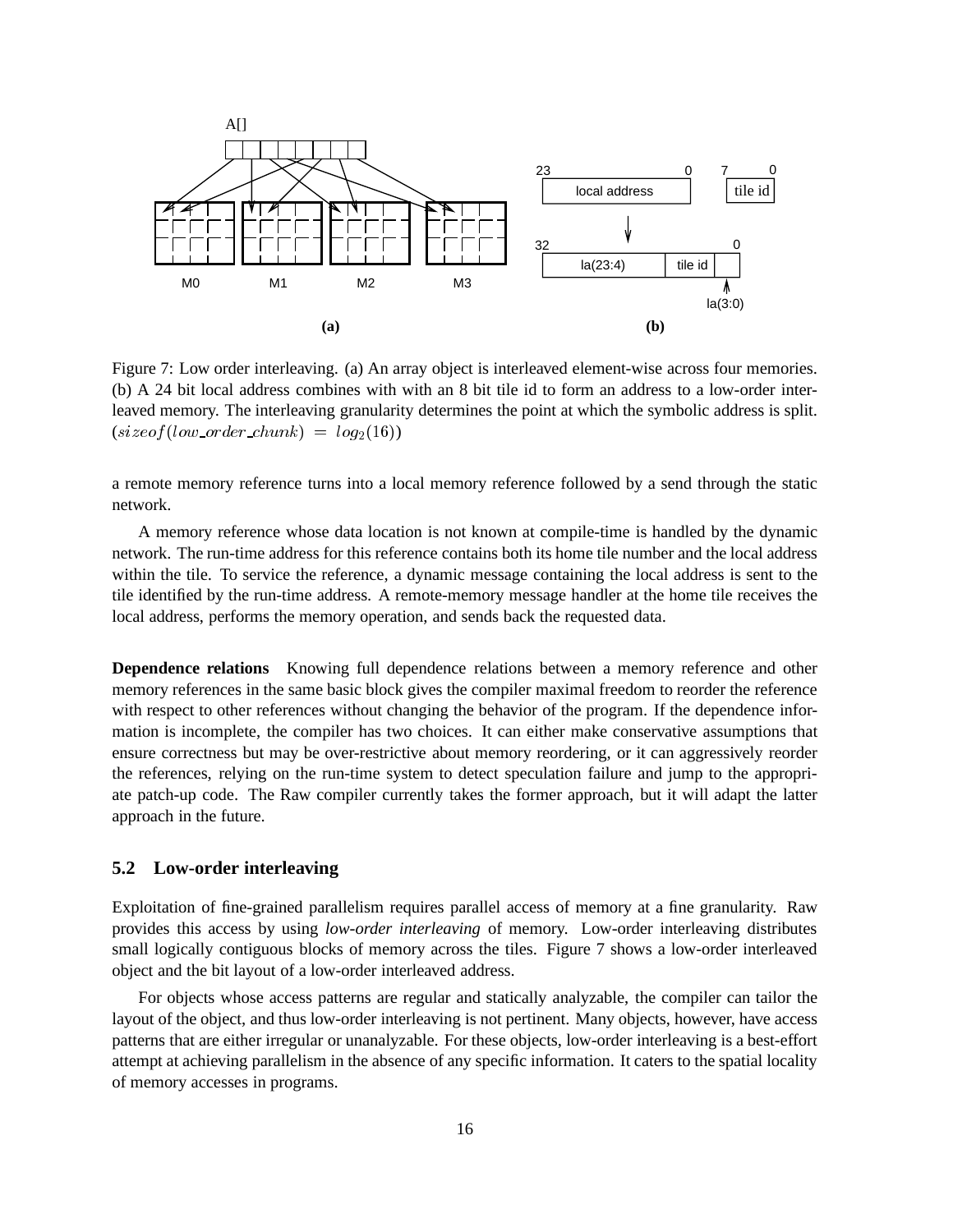#### **5.3 Staticizing affine function accesses of arrays in loops**

For obvious reasons, loops consume a large fraction of the runtime in many programs. Performance of programs can greatly improve if every memory reference inside a loop can be communicated via the static network. The basic requirement is the *static reference property*, which states that every memory access in the final code sequence of the loop must have the same home tile every time it is executed. This property usually does not hold for even the simplest of cases. For example, consider the following:

**For** (i=0; i<100; i++) A[i] = i; **EndFor**

If the first 100 elements of  $A[]$  do not reside on the same tile, the reference  $A[i]$  will not satisfy this property.

Assuming that arrays are low-order interleaved element-wise, we have devised a technique to transform a common class of loops to a form that satisfies the static reference requirement. The technique applies to FOR loops with array accesses whose indices are arbitrary affine functions of the loop induction variables. The key observation is that for affine function accesses, the home location of the element accessed by a memory-referencing instruction follows a repetitive pattern across iterations. This repetitive pattern is compile-time determinable. For example, consider the loop below:

**For** (i=0; i<100; i++) A[i] = A[2i]; **EndFor**

Given low-order interleaving over four tiles, consecutive accesses of A[i] produce the tile numbers  $[0, 1, 2, 3, 0, 1, 2, 3, \ldots]$ , yielding a repetition distance of 4. For A[2i], the pattern is  $[0, 2, 0, 2, \ldots]$ , with a repetition distance of two. Similar patterns can be found for any affine access. If the loop is unrolled by a factor equal to the least common multiple of the repetitive distances of every memory operation in the loop, then every access through a given memory operation in the unrolled code will have the same home processor.

Through analysis, we have obtained symbolic expressions for the unroll factor required in the case of a k-dimensional loop nest with d-dimensional array accesses. The derivation is beyond the scope of this paper; we summarize the major results instead. The unroll factor per loop dimension is always at most N, the number of tiles on the machine. Hence, the overall code expansion for a k-dimensional loop is at most a factor of  $N^k$ . For simple affine index functions of the form  $\pm i \pm constant$ , however, the overall code expansion is at most N irrespective of k. This rule of thumb covers common cases such as  $A[i,j]$ ,  $A[i,i]$  and  $A[100-i,j+2]$ .

Our technique works even in the presence of irregular control flow and is fully integrated into the control-flow handling mechanism described in Section 3.2. Unknown loop bounds cause no difficulty either. For many programs, the compiler is able to identify FOR loops even when the input program contains while loops.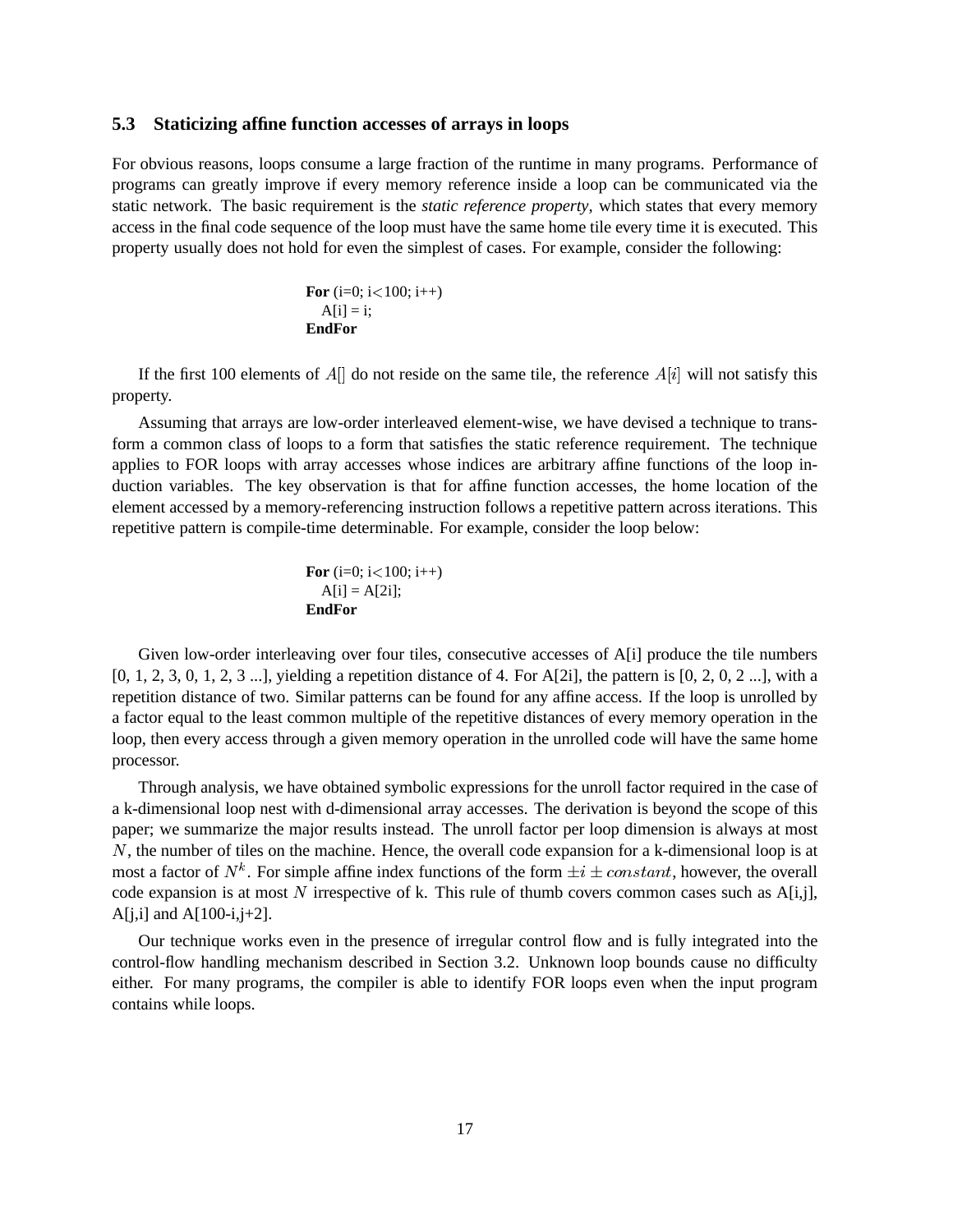| <b>Benchmark</b> | Source             | Lang.   | Lines   | Array size               | Seq. RT  | Description                             |
|------------------|--------------------|---------|---------|--------------------------|----------|-----------------------------------------|
|                  |                    |         | of code |                          | (cycles) |                                         |
| life             | Rawbench           |         | 118     | $32\times32$             | 1.08M    | Conway's Game of Life                   |
| vpenta           | Nasa7:Spec92       | Fortran | 157     | $32\times32$             | 2.56M    | Inverts 3 Pentadiagonals Simultaneously |
| cholesky         | Nasa7:Spec92       | Fortran | 126     | $3 \times 15 \times 15$  | 1.79M    | Cholesky Decomposition/Substitution     |
| tomcaty          | Spec92             | Fortran | 254     | $32\times32$             | 214M     | Mesh Generation with Thompson's Solver  |
| fpppp-kernel     | Spec <sub>92</sub> | Fortran | 735     |                          | 8.98K    | <b>Electron Interval Derivatives</b>    |
| m x m            | Nasa7:Spec92       | Fortran | 64      | $32\times 64.64\times 8$ | 5.98M    | <b>Matrix Multiplication</b>            |
| jacobi           | Rawbench           | C       | 59      | $32\times32$             | 0.17M    | Jacobi Relaxation                       |

Table 2: Benchmark characteristics. Column *Seq. RT* shows the run-time for the uniprocessor code generated by the Machsuif Mips compiler.

| Benchmark    | $N=1$ | $N=2$ | $N=4$ | $N=8$ | $N=16$ | $N = 32$ |
|--------------|-------|-------|-------|-------|--------|----------|
| life         | 0.91  | 1.2   | 1.6   | 1.8   | 1.9    | $\ast$   |
| vpenta       | 0.92  | 1.2   | 1.8   | 2.2   | 2.6    | 3.0      |
| cholesky     | 0.90  | 1.3   | 2.1   | 3.3   | 5.3    | $\ast$   |
| tomcaty      | 0.97  | 1.7   | 2.7   | 3.8   | 5.6    | 7.8      |
| fpppp-kernel | 0.51  | 0.92  | 1.9   | 4.0   | 8.1    | 13.7     |
| mxm          | 0.92  | 1.8   | 3.3   | 6.3   | 10.2   | $\ast$   |
| jacobi       | 0.97  | 1.6   | 3.4   | 5.6   | 15     | 22       |

Table 3: Benchmark Speedup. Speedup compares the run-time of the RAWCC -compiled code versus the run-time of the code generated by the Machsuif Mips compiler.

### **6 Results**

This section presents some performance results of the Raw compiler. We show that Raw can achieve good speedups for programs with basic blocks containing *either* regular or irregular parallelism. We use selective Spec92 benchmarks as well as programs from the Raw benchmark suite [2]. Experiments are performed on the Raw simulator, which simulates the Raw prototype described in Subsection 3.1. The simulator also assumes that every memory reference into local memory is a cache hit with a two-cycle latency.

The benchmarks we select include programs from the Raw benchmark suite, program kernels from the nasa7 benchmark of Spec92, tomcatv of Spec92, and the kernel basic block which accounts for 50% of the run-time in fpppp of Spec92. Since the Raw prototype does not support double-precision floating point, all floating point operations in the original benchmarks are converted to single precision. Table 2 gives some basic characteristics of the benchmarks.

We compare results of the Raw compiler with the results of a basic Mips compiler provided by Machsuif [12]. Table 3 shows the speedups attained by the benchmarks for Raw machines of various sizes. The results show that the Raw compiler is able to exploit ILP profitably across the Raw tiles for all the benchmarks. Speedup figures range from a low 1.9 on 16 tiles for life to a decent 22 on 32 tiles for jacobi. The results can be classified into three categories: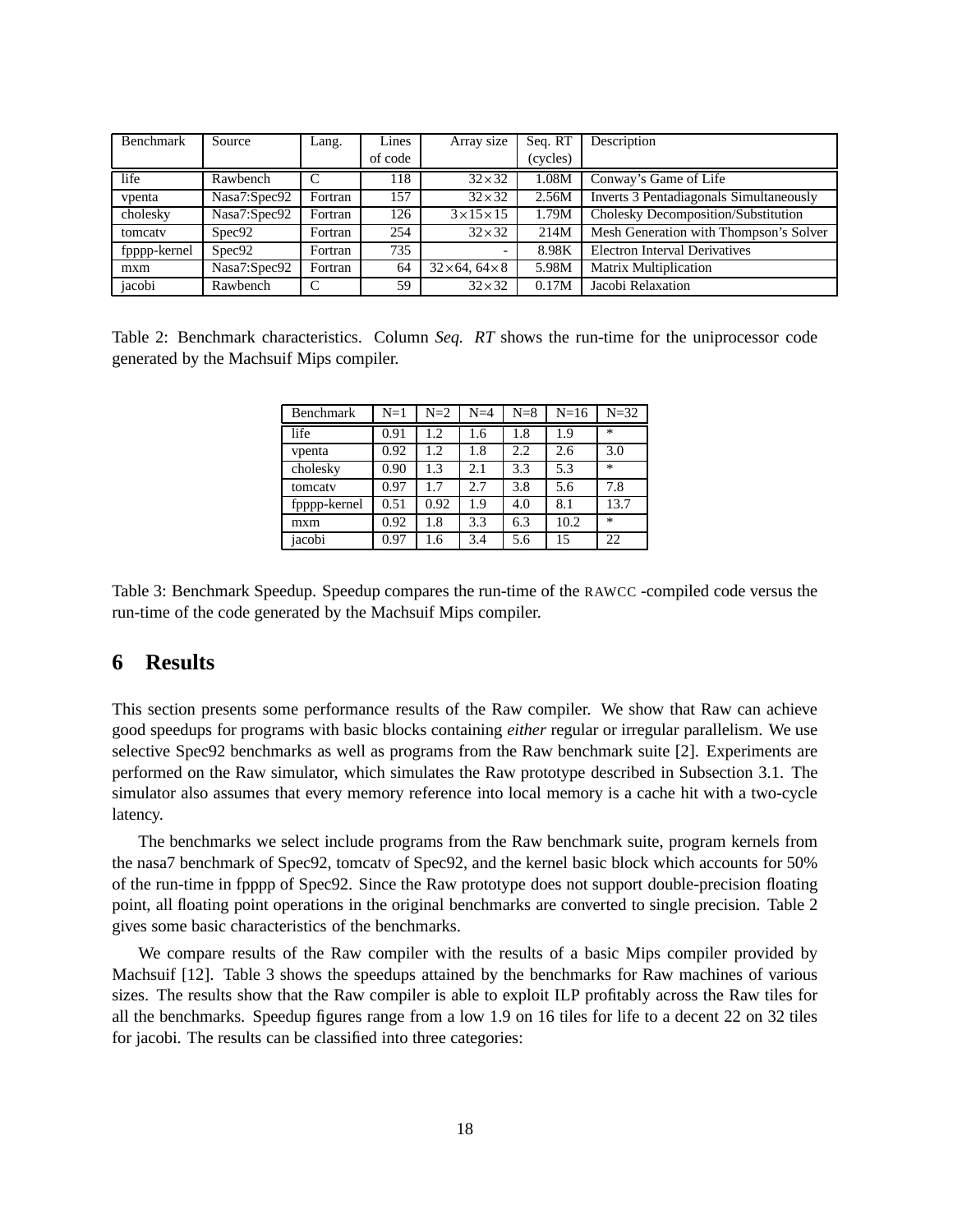Low speedup Life and vpenta have low speedups caused by the same underlying problem: loop unrolling is unable to create large basic blocks. Larger basic blocks expose more parallelism to the Raw compiler, and they reduce the communication overhead between basic blocks. The failure to create large basic blocks has two causes. First, although unrolling removes control flow at the boundaries of the unrolled loop, it is unable to remove any control flow inside the body of the loop. (This is the reason life is unable to achieve the same levels of massive speedups as in our early multi-FPGA system [15].) Second, the affine function theory discussed in Section 5.3 sometimes requires unrolling the outer loop to meet the static reference property. Unrolling the outer loop replicates the inner loop, but it does not create larger basic blocks.

A solution to both of these problems is an optimization that allows higher-level control flow structures to be treated as schedulable macro-instructions by the basic block orchestrater. Such an optimization allows basic blocks to extend across control flow statements. We plan to implement this optimization in the near future.

**Modest speedup** Cholesky and tomcatv have modest speedups. These applications, along with mxm and vpenta, have traditionally been parallelized for multiprocessors by distributing loop iterations with no loop-carried dependence across the processors. Raw detects the same parallelism by partially unrolling the loop and distributing individual instructions across the tiles. A mature and fully cooperative instruction and data partitioner, along with the macro-instructions optimization described above, would be able to perform at least as well as the traditional parallelization method. On the other hand, Raw can be viewed as a multiprocessor with extremely low communication latency. As such, it can profitably exploit parallelism at a much finer grain and for much smaller problem sizes than traditional multiprocessors. This advantage of the Raw architecture is demonstrated by the results for cholesky and mxm from the nasa7 benchmark, both of which have relatively small problem sizes. Traditional multiprocessors require larger problem sizes to amortize their overheads; they are unable to exploit parallelism of such granularity [1].

**Good speedup** Fpppp-kernel, mxm and jacobi attain good speedups. They are applications with large basic blocks and ample instruction-level parallelism. These results highlight the exciting prospects of a processor whose hardware can absorb as much parallelism as an application can produce.

For the fpppp-kernel on a single tile, the code generated by the Raw compiler is significantly worse than that generated by the original Mips compiler. The reason is that our current compiler attempts to expose the maximal amount of parallelism without regard to register pressure. As the number of tiles increase, however, the number of available registers increases correspondingly, and the spill penalty of this instruction scheduling policy reduces. The net result is excellent speedup, occasionally attaining more than a factor of two speedup when doubling the number of tiles.

The fpppp-kernel also demonstrates an interesting aspect of the Raw compilation technique because it contains large amount of irregular, ILP-type parallelism that the compiler can gainfully exploit. It is an application for which speedup have traditionally been difficult to attain. Superscalars perform poorly on such an application because they lack enough registers. Multiprocessors cannot attain speedup because the application does not contain loop level parallelism [1]. In contract, the Raw compiler is able to attain performance improvement that scales well for up to 32 tiles.

Like a VLIW compiler, the Raw compiler expects to use trace scheduling to obtain large basic blocks with significant ILP parallelism. Fpppp-kernel is an application with a large basic block with such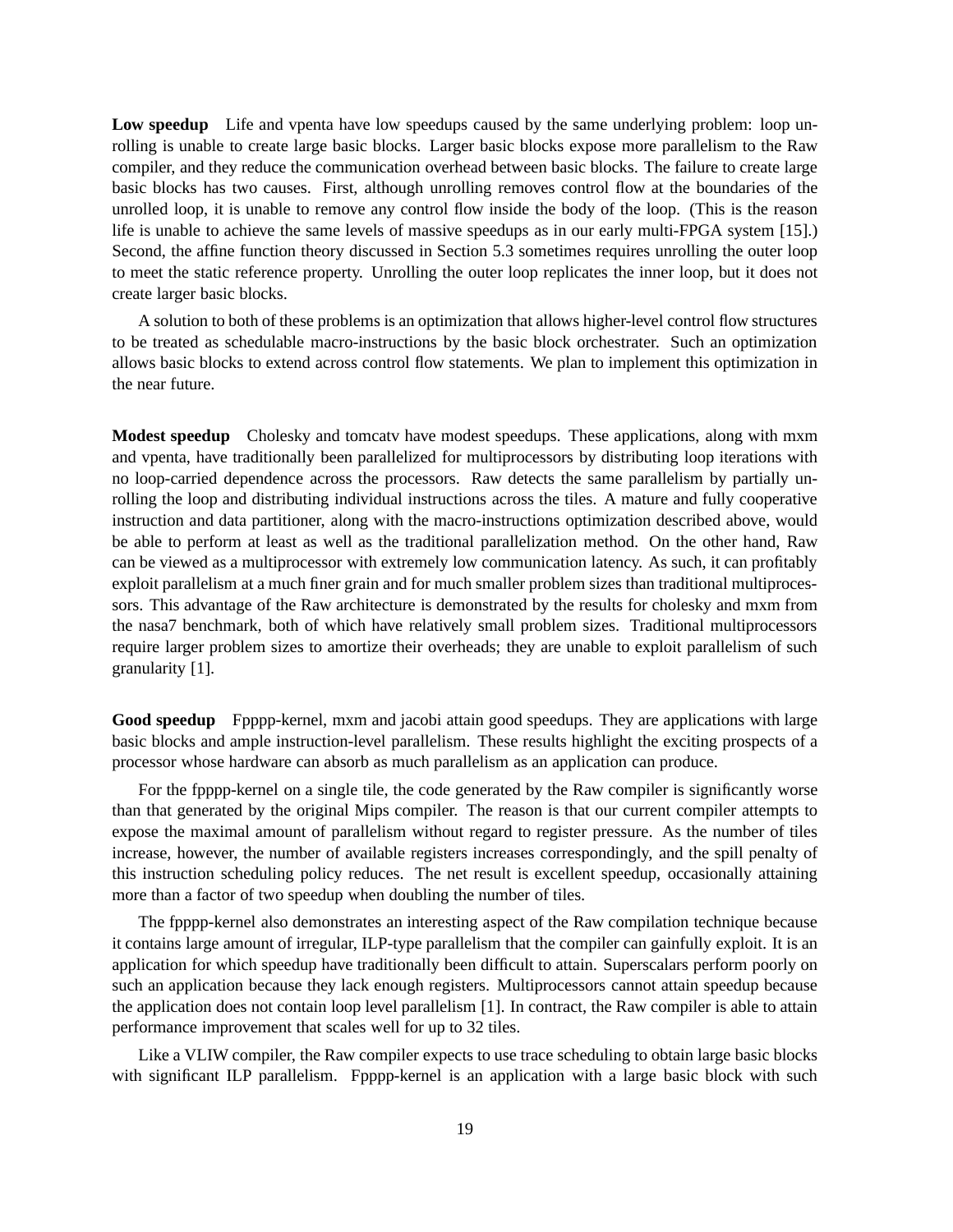

Figure 8: **Performance of fpppp-kernel under various machine configurations.** *Base* is the baseline machine; *inf-reg* is a machine with infinite number of registers per tile; *1-cycle* is a machine with singlecycle instructions. The cycle count for baseline number of *base* and *inf-reg* is 7478, and the cycle count of the baseline number of *1-cycle* is 3998.

irregular parallelism. Therefore, we use it to better understand the performance benefits derived from Raw for this type of applications. Figure 8 shows the performance of fpppp-kernel under various machine configurations. The plot contains speedup curves for the baseline machine with 32 registers per tile and instruction latencies from Table 1 (*base*), a machine with infinite registers (*inf-reg*), and a machine with single-cycle instructions (*1-cycle*). *Inf-reg* shows the potential performance improvement Raw can attain if it can reduce its problem with register spills. *1-cycle* reduces the computation to communication ratio compared to *base*, and thus increases the relative weight of communication overhead on performance. Therefore, the curve for this processor is a lower bound on the performance of fpppp-kernel. Although the speedup for *1-cycle* is lower than that for *base* (13.7 versus 6.2 on 32 tiles), performance scales reasonably for up to 32 processors.

### **7 Future Work**

The Raw compiler is a fertile ground for future research. The most immediate extension to RAWCC is trace scheduling, a technique used by VLIW compilers to merge basic blocks in commonly executed program paths to produce large basic blocks [4]. Because RAWCC exploits basic block parallelism, larger basic blocks can dramatically improve performance.

Many traditional compiler research problems have their variants in RAWCC . RAWCC faces several interface issues between related compiler phases. As in a traditional uniprocessor, RAWCC has to solve the classic interference problem between instruction scheduling and register allocation. The Raw compiler also needs to reconcile instruction partitioning with data partitioning – a problem shared with multiprocessors. In order for the latter problem to be resolved satisfactorily, instruction partitioning between basic blocks must also cooperate to preserve data locality.

The Raw compiler can perform more powerful static analysis if supplemented with run-time information generated by a software run-time system. As in the Multiscalar [13], RAWCC can aggressively speculate on memory operations, relying on the run-time software system to detect speculation failure and jump to the appropriate patch-up code. Raw can also deploy a fast code partitioner and scheduler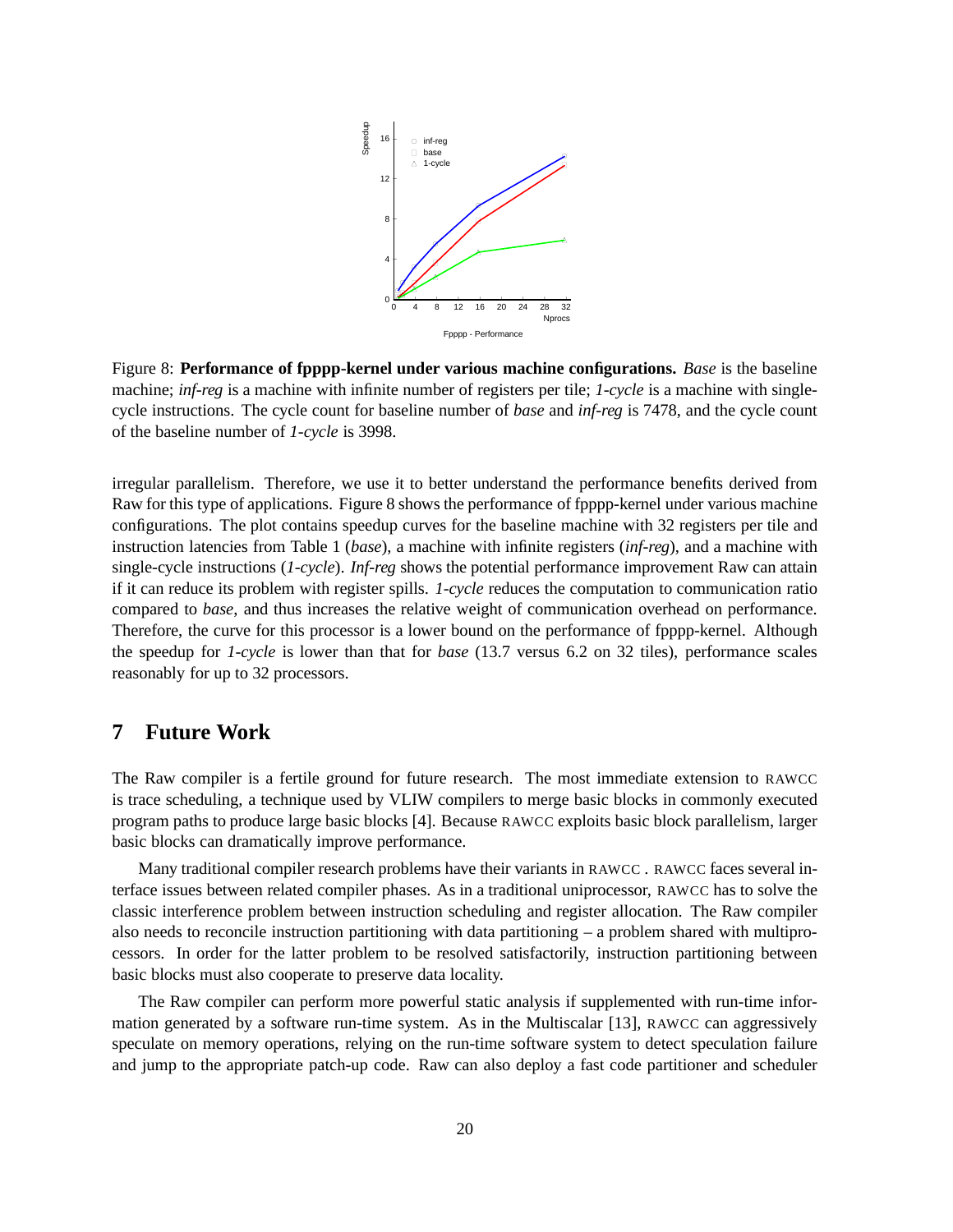in the run-time system to generate instruction streams for run-time traces, similar to the DIF-cache technique of dynamic code generation for VLIW machines [9] and the instruction-trace technique in [14].

### **8 Conclusion**

This paper presents the Raw architecture and compiler system. Together, they exploit instruction-level parallelism in applications to achieve high levels of performance by physically distributing resources and exposing them fully. The resulting non-uniform access times creates many challenging compiler problems. Physically distributed register files result in non-uniform register access times causing instruction scheduling to become a problem in both space and time. Non-uniform memory access times further requires the compiler to partition data as well as instructions. The ability to use the fast static network to communicate remote memory references in Raw adds yet another challenge: identifying memory operations with static home locations.

This paper describes the Raw compiler's approach to handling the above problems. First, the Raw compiler detects and orchestrates instruction level parallelism within basic blocks by adapting techniques from MIMD task partitioning and scheduling, as well as from VirtualWires communication scheduling. Second, it uses low order interleaving as the default memory allocation policy to exploit fine-grain parallelism. Finally, it introduces a technique to transform loops that access arrays using affine functions of loop induction variables into loops that execute with only static communication.

A Raw compiler based on SUIF has been implemented. The compiler accepts sequential C or Fortran programs, discovers instruction-level parallelism, and schedules the parallelism across the Raw substrate. Reflecting our ILP focus, the compiler currently does not exploit coarse-grain parallelism through SUIF's loop-level parallelization passes, although it can be easily extended to do so. This paper presents some promising results on the potential of the Raw compiler. The compiler is capable of realizing 14-way parallelism on 32 tiles for the fpppp-kernel, an irregular application that has historically resisted attempts at speeding it up. Since a Raw microprocessor is already suitable for many other forms of parallelism, including coarse-grain loop level parallelism, stream processing, and static pipelines, its ability to exploit ILP is an important step in demonstrating that the Raw machine is an all-purpose parallel machine.

### **References**

- [1] S. Amarasingle, J. Anderson, C. Wilson, S. Liao, B. Murphy, R. French, and M. Lam. Multiprocessors from a Software Perspective. *IEEE Micro*, pages 52–61, June 1996.
- [2] J. Babb, M. Frank, V. Lee, E. Waingold, R. Barua, M. Taylor, J. Kim, S. Devabhaktuni, and A. Agarwal. The raw benchmark suite: Computation structures for general purpose computing. In *IEEE Symposium on Field-Programmable Custom Computing Machines*, Napa Valley, CA, Apr. 1997.
- [3] J. Babb, R. Tessier, M. Dahl, S. Hanono, D. Hoki, and A. Agarwal. Logic emulation with virtual wires. *IEEE Transactions on Computer Aided Design*, 16(6):609–626, June 1997.
- [4] J. A. Fisher. Trace Scheduling: A Technique for Global Microcode Compaction. *IEEE Transactions on Computers*, 7(C-30):478–490, July 1981.
- [5] J. A. Fisher. Very Long Instruction Word Architectures and the ELI-512. In *Proceedings of the 10th Annual International Symposium on Computer Architecture*, pages 140–150, Stockholm, Sweden, June 1983.
- [6] B. Gieseke and et al. A 600MHz Superscalar RISC Microprocessor with Out-Of-Order Execution. *1997 IEEE International Solid-State Circults Conference. Digest of Technical Papers*, pages 176–178, 1997.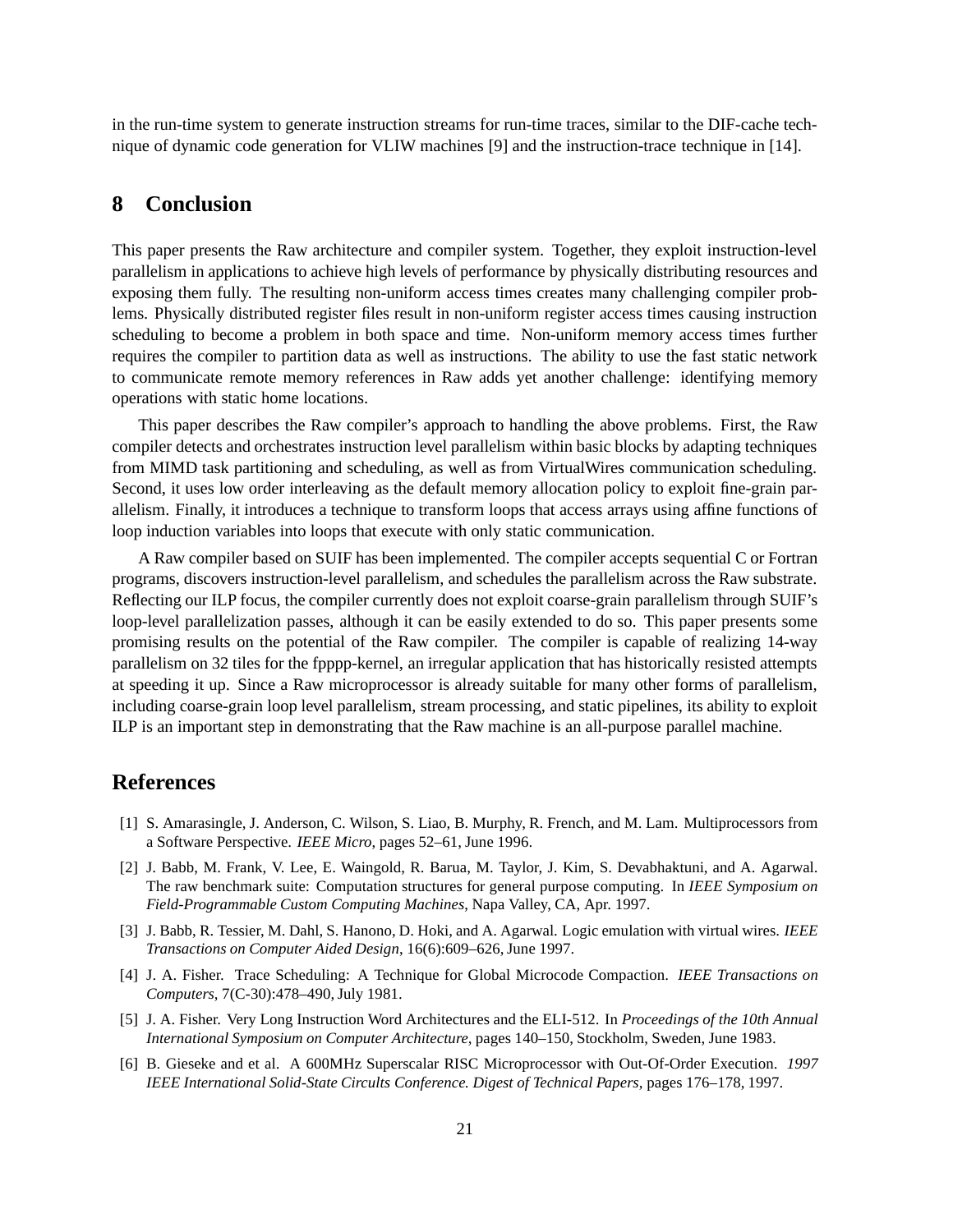- [7] L. Gwennap. Digital 21264 Sets New Standard. *Microprocessor Report*, pages 11–16, Oct. 1996.
- [8] W. mei Hwu, S. Mahlke, W. Chen, P. Chang, N. Warter, R. Bringmann, R. Ouellette, R. Hank, T. Kiyohara, G. Haab, J. Holm, and D. Lavery. The superblock: An effective technique for vliw and superscalar compilation. *The Journal of Supercomputing*, 7(1), Jan 1993.
- [9] R. Nair and M. E. Hopkins. Exploiting Instruction Level Parallelism in Processors by Caching Scheduled Groups. In *Proceedings of the 24nd Annual International Symposium on Computer Architecture*, pages 13– 25, 1997.
- [10] V. Sarkar. *Partitioning and Scheduling Parallel Programs for Multiprocessors*. Pitman, London and The MIT Press, Cambridge, Massachusetts, 1989. In the series, Research Monographs in Parallel and Distributed Computing.
- [11] C. Selvidge, A. Agarwal, M. Dahl, and J. Babb. TIERS: Topology independent pipelined routing and scheduling for VirtualWire compilation. In *1995 ACM International Workshop on Field-Programmable Gate Arrays*, pages 12–14, Berkeley, CA, February 1995. ACM.
- [12] M. D. Smith. Extending suif for machine-dependent optimizations. In *Proceedings of the First SUIF Compiler Workshop*, pages 14–25, Stanford, CA, Jan. 1996.
- [13] G. Sohi, S. Breach, and T. Vijaykumar. Multiscalar Processors. In *Proceedings of the 22nd Annual International Symposium on Computer Architecture*, pages 414–425, 1995.
- [14] S. Vajapeyam and T. Mitra. Improving Superscalar Instruction Dispatch and Issue by Exploiting Dynamic Code Sequences. In *Proceedings of the 24nd Annual International Symposium on Computer Architecture*, pages 1–12, 1997.
- [15] E. Waingold, M. Taylor, V. Sarkar, W. Lee, V. Lee, J. Kim, M. Frank, P. Finch, S. Devabhaktuni, R. Barua, J. Babb, S. Amarasinghe, and A. Agarwal. Baring It All To Software: Raw Machines. *Computer*, pages 86–93, Sept. 1997.
- [16] R. Wilson and et al. SUIF: A Parallelizing and Optimizing Research Compiler. *SIGPLAN Notices*, 29(12):31– 37, December 1994.
- [17] T. Yang and A. Gerasoulis. List scheduling with and without communication. *Parallel Computing Journal*, 19:1321–1344, 1993.
- [18] T. Yang and A. Gerasoulis. DSC: Scheduling parallel tasks on an unbounded number of processors. *IEEE Transactions on Parallel and Distributed Systems*, 5(9):951–967, 1994.

## **A Static Ordering Property**

Dynamic events such as cache misses prevent one from statically analyzing the precise timing of a schedule. The Raw compiler relies on the static ordering property of the Raw architecture to generate correct code in the presence these dynamic events. The static ordering property states that the result produced by a static schedule is independent of the specific timing of the execution. Moreover, it states that whether a schedule deadlocks is a timing independent property as well. Either the schedule always deadlocks, or it never does.

To generate a correct instruction schedule, Raw orders the instructions in a way that obeys the instruction dependencies of the program. In addition, it ensures that the schedule is deadlock free assuming one set of instruction timings. Static ordering property then ensures that the schedule is deadlock free and correct for any execution of the schedule.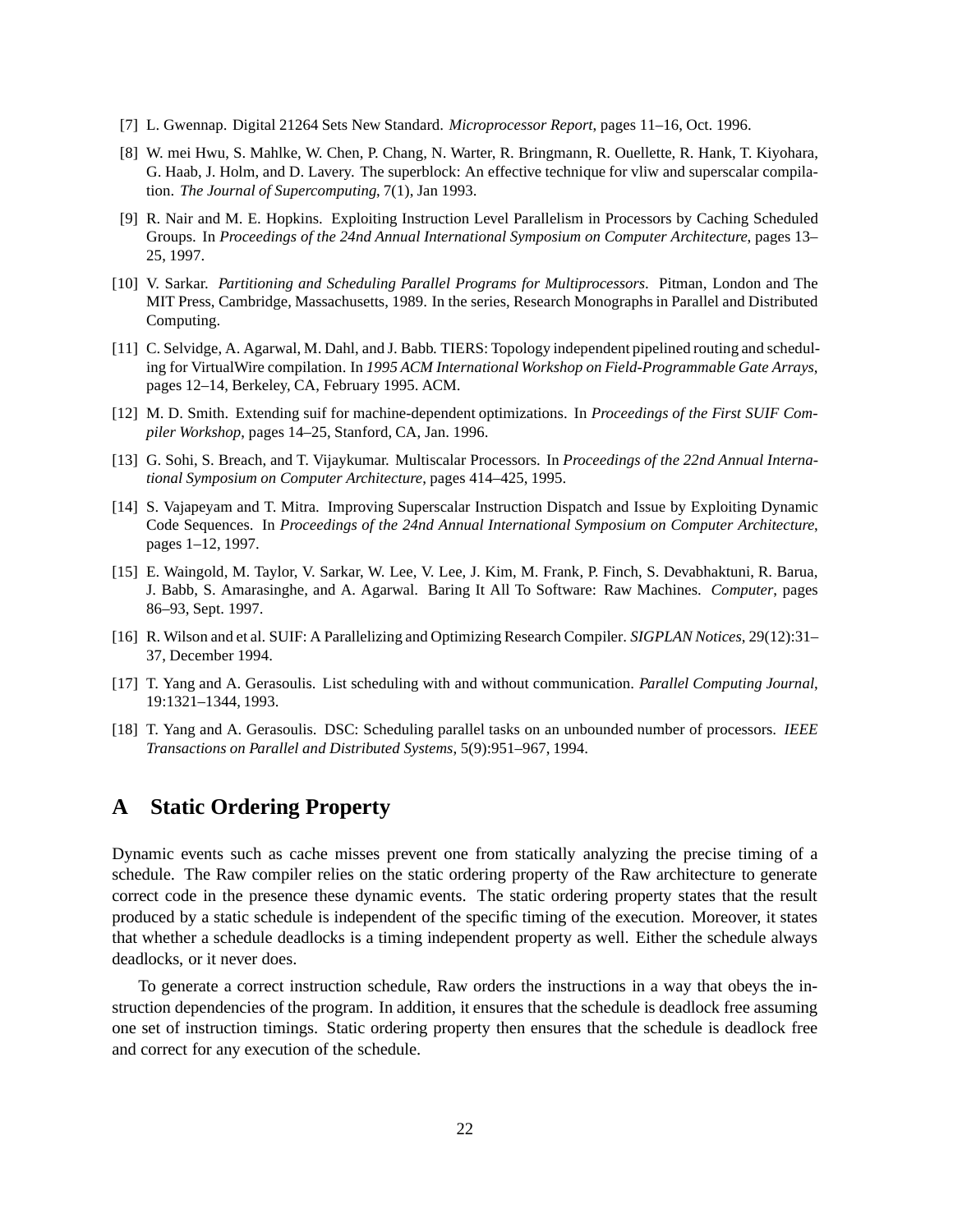

Figure 9: **Dependent instructions of a communication instruction.** Each long rectangle represents an execution node, and each wide rectangle represents an instruction. Spaces between execution nodes are ports. Edges represent flow of data. The focal instruction is the thick rounded rectangle. Its dependent instructions are in thick regular rectangles.

We provide an informal proof of the static ordering property. We restrict the static ordering property to the practical case: given a schedule that is deadlock free for one set of instruction timings, then for any set of instruction timings,

- 1. it is deadlock free.
- 2. it generates the same results.

First, we show (1). A deadlock occurs when at least one instruction stream on either the processor or the switch has unexecuted instructions, but no instruction stream can make progress. A non-empty instruction stream, in turn, can fail to make progress if it is attempting to execute a blocked communication instruction. A communication instruction blocks when either its input port is empty, or its output port is full. Computation instructions do not use communication ports; they cannot cause deadlocks and are only relevant in this discussion for the timing information they represent.

Consider a communication instruction c. We derive the conditions under which it can execute. Three resources must be available: its input value, its execution node (processor or switch), and its output ports.<sup>5</sup> The resource requirements can also be represented by execution of a set of instructions. First, note that ports are dedicated connections between two fixed nodes, so that each port has exactly one reader node and one writer node. Let instruction c be the  $x^{th}$  instruction that reads its input port I, the  $y^{th}$  instruction that executes on its node N, and the  $z^{th}$  instruction that writes its output port O. Then the resources for instruction c become available after the following instructions have executed:

- 1. the  $x^{th}$  instruction that writes port I.
- 2. the  $y 1^{th}$  instruction that executes on node N.
- 3. the  $z 1$ <sup>th</sup> instruction that reads (and *flushes*) port O.

See Figure 9.

The key observation is that once a resource becomes available for instruction c, it will *forever* remain

<sup>&</sup>lt;sup>5</sup>The three resources need not all be applicable. A SEND instruction only requires an output port and a node, while a RECEIVE instruction only requires the input value and a node.